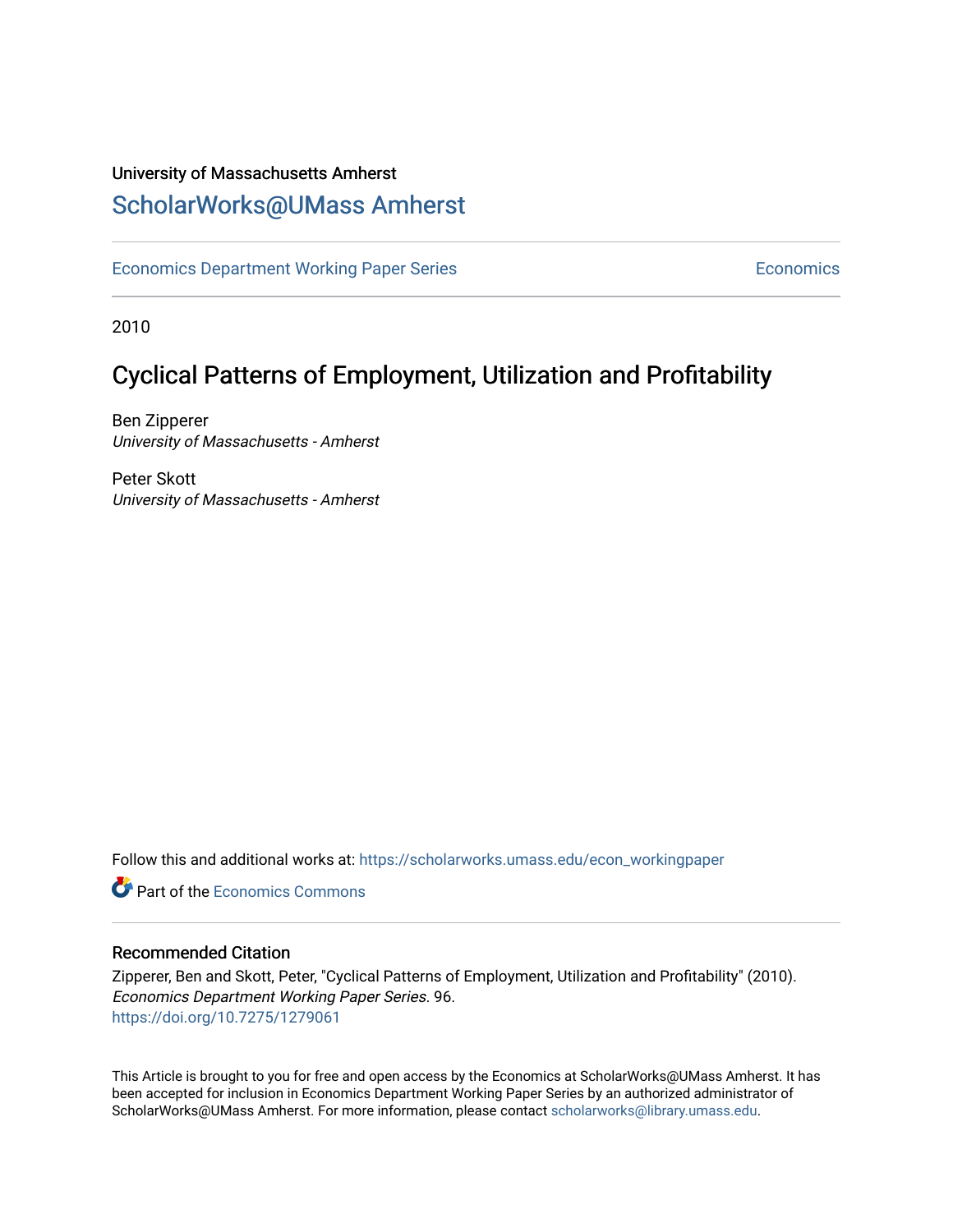# **DEPARTMENT OF ECONOMICS**

# **Working Paper**

**Cyclical patterns of employment, utilization and profitability** 

by

Ben Zipperer and Peter Skott

Working Paper 2010-02



# **UNIVERSITY OF MASSACHUSETTS AMHERST**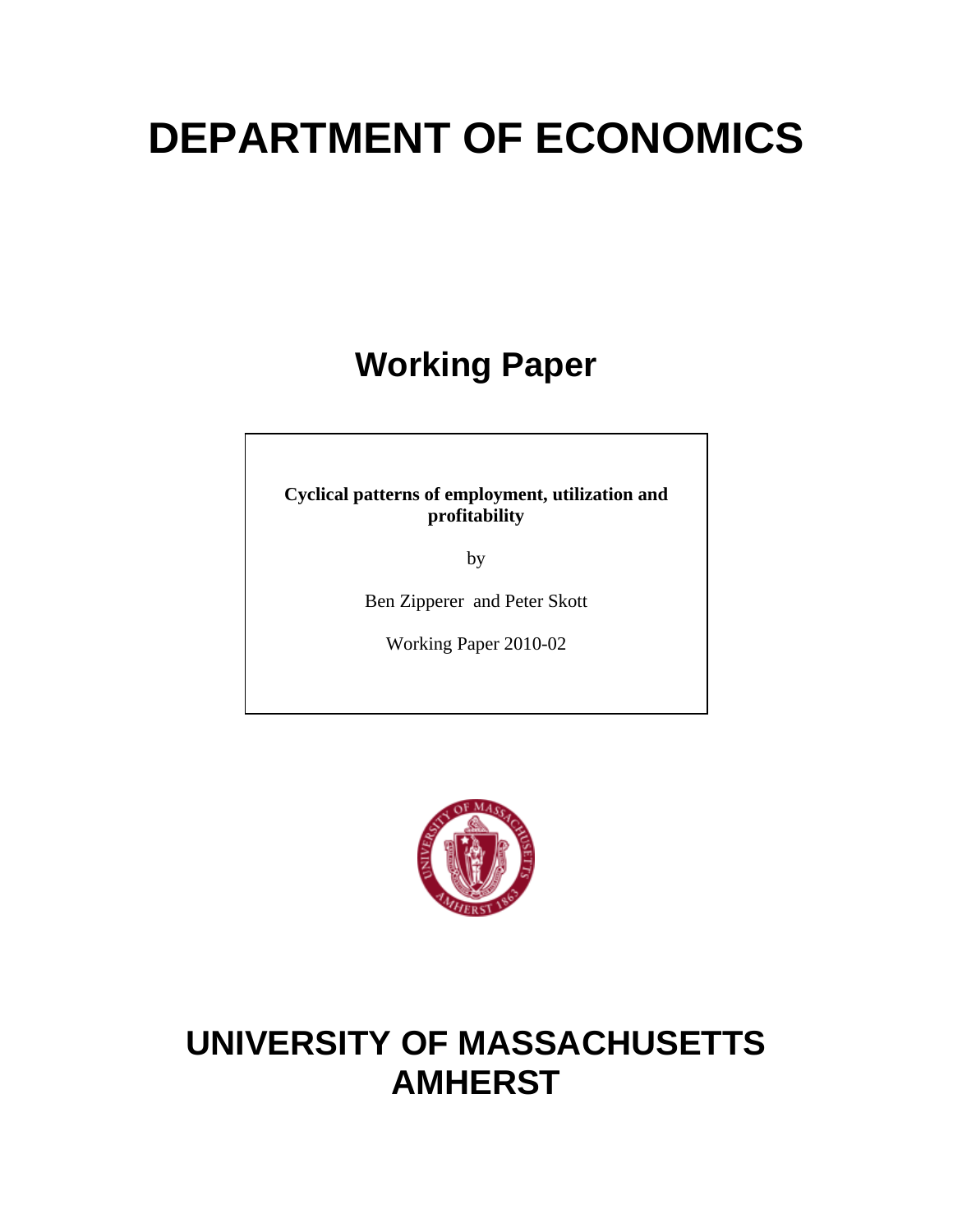### Cyclical patterns of employment, utilization and profitability

Ben Zipperer<sup>∗</sup> and Peter Skott†

February 27, 2010

#### Abstract

The interaction between income distribution, accumulation, employment and the utilization of capital is central to macroeconomic models in the `heterodox' tradition. This paper examines the stylized pattern of these variables using US data for the period after 1948. We look at the trends and cycles in individual time series and examine the bivariate cycical patterns among the variables.

JEL classification: E12, E32, O41

Key words: growth, business cycles, aggregate demand, instability, income distribution, utilization rate, investment function, pricing.

<sup>∗</sup>Department of Economics, University of Massachusetts Amherst, MA 01003, USA; benzipperer@gmail.com.

<sup>†</sup>Department of Economics, University of Massachusetts Amherst, MA 01003, USA; pskott@econs.umass.edu.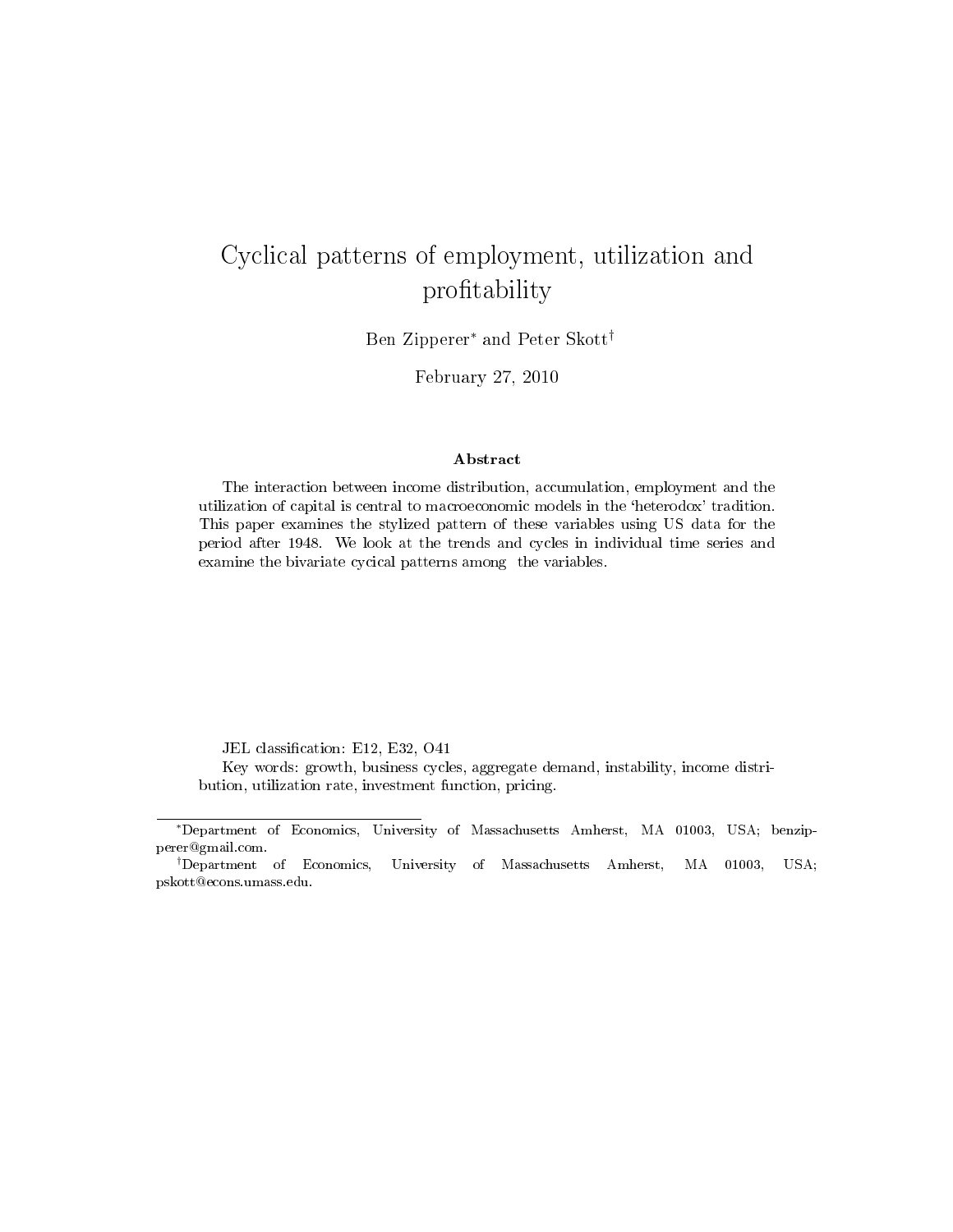#### 1 Introduction

The 'heterodox' tradition in macroeconomics contains a wide range of models. Kaleckian models treat the utilization rate as an accommodating variable, both in the short and the long run. Goodwin's celebrated formalization of Marx, by contrast, take the utilization rate as fixed and looks at the interaction between employment and distribution. Distribution is also central to Kaldorian and Robinsonian theories which, like Goodwin, endogenize the profit share and take the utilization rate as structurally determined in the long run but, like the Kaleckians, view short-run variations in utilization as an intrinsic part of the cycle. The differences in these and other areas are important, and this diversity of views on core issues is no cause for celebration.

Real-world economies differ widely, of course, and appropriate models will reflect these differences. One would not want to use the same model to analyze advanced, laborconstrained economies and dual economies with large (hidden) unemployment. But an attempt should be made to resolve fundamental disagreements on the dynamics of accumulation, income distribution and utilization rates in an advanced capitalist economy. Theoretical and empirical work is needed to evaluate the theories and help create a coherent and convincing alternative to the existing orthodoxy.

This paper makes no attempt to address the theoretical issues. Instead, we explore US data on some of the variables that most, if not all heterodox macroeconomic theories consider important: employment rates, profit shares, accumulation rates, and capacity utilization.<sup>1</sup> The paper complements and extends recent studies of US cycles by Barbosa-Filho and Taylor (2006) and Mohun and Veneziani (2008). Both of these contributions use the Goodwin model as their theoretical framework; the former focusing exclusively on oscillations in profits and utilization, and the latter on profits and employment.

The paper is in 5 sections. Section 2 discusses some general data issues. Trends and cycles of the variables are presented in section 3, and section 4 examines bivariate cyclical patterns among the variables. A final section summarizes the main findings.

#### 2 Data

Benchmark versions of the heterodox models are typically cast in terms of closed economies without a public sector, and a one-good assumption implies that sectoral differences are taken to be insignicant. In short, the models describe a pure capitalist economy.

Abstract models of this kind can be very useful. They serve to highlight particular issues and can be used to examine the logic of mechanisms that may operate within the more complex reality of real-world economies too. But questions arise if one wants to take the simple models to the data. It is hard to evaluate the models since their predictions can be negated by other influences  $-$  explosive cycles for instance may be tamed by the

<sup>&</sup>lt;sup>1</sup>Theoretical issues are discussed in a companion paper, Skott and Zipperer (2010). See also Skott (2010).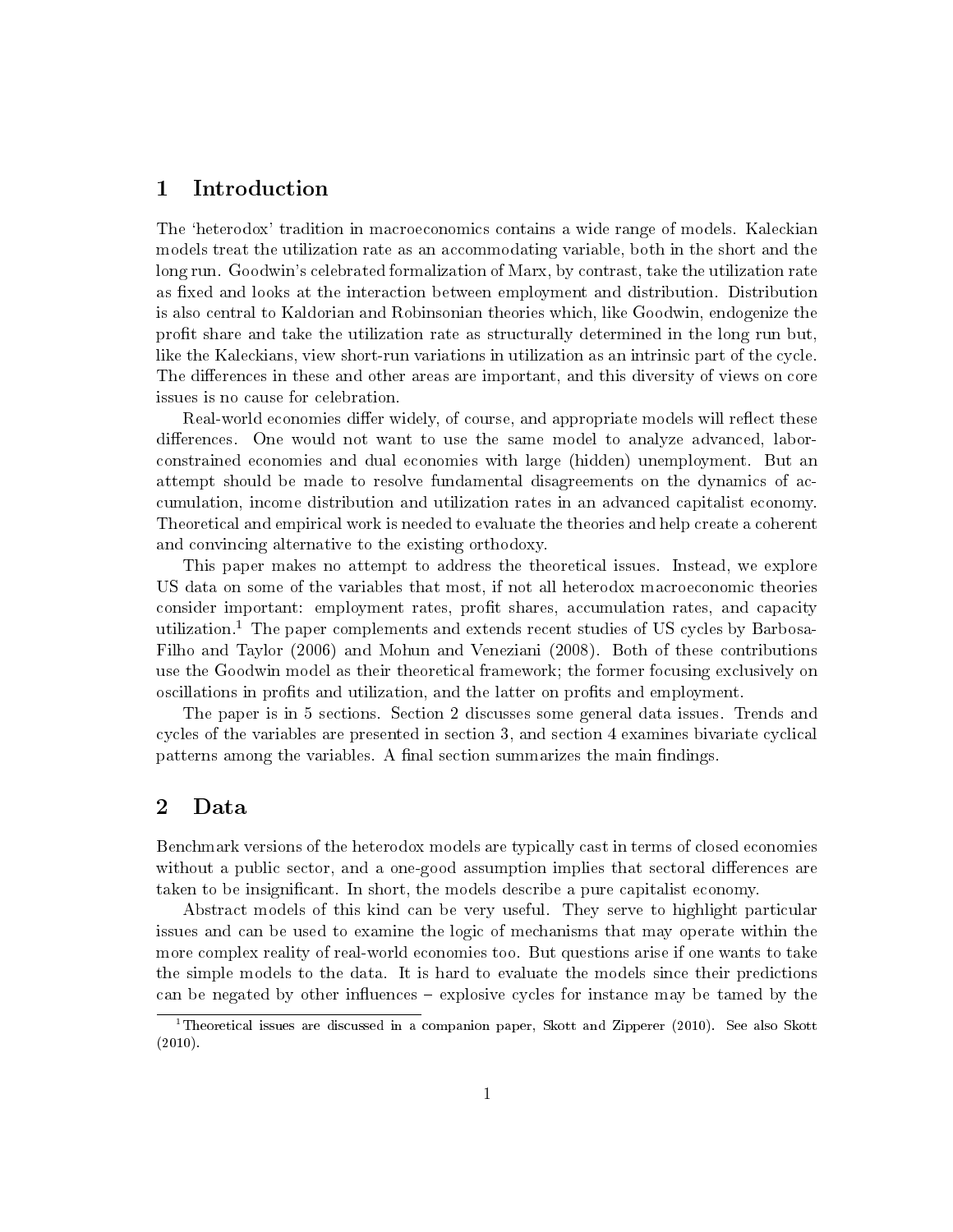influence of public policy  $-$  and it may not even be obvious which data should be used as the empirical counterparts to the theoretical variables.

Our approach in this paper is to look at sectors that, according to the theories themselves, should conform to the behavioral assumptions. In practice, this criterion suggests a focus on profit shares, accumulation and capacity utilization for the corporate business sector. Employment, however, is different. The state of the labor market – the size of the reserve army of labor  $-$  is important because it affects the balance of power between workers and capital, and the relevant measure is the average economy-wide employment rate.

Other questions concern the precise definition of the variables. How for instance should one treat taxes in the calculation of profit shares? The answers to many questions of this kind depend on the precise purpose of the analysis. There may be no uniquely correct answers and even if there is, data limitations restrict what can be done in practice. Given these problems, the best one can do may be to be clear about the definition of the chosen indicators and to test, when possible, the sensitivity of the observed patterns to changes in the choice of indicators.

We are interested in cyclical fluctuations as well as long-term trends, and high-frequency data therefore are desirable. US employment and utilization data are available monthly, but corporate-sector profit data are published on a quarterly basis and unless noted, all data below are quarterly averages. Data are seasonally adjusted by the reporting agency, and we assume that these adjustments adequately correct for seasonal effects. The sample begins in the first quarter of 1948, the earliest available US employment rates, and ends in the final quarter of 2008, the last full year of available data at the time of writing.<sup>2</sup>

In addition to actual data observations, we smooth the data to construct a short-term and a long-run trend. The smoothing procedure employs the Hodrick-Prescott (1997) filter with smoothing parameters 6.25 and 129,600 for short and long-run trends respectively. While the parameter choice is largely arbitrary  $-$  any 'small' and 'large' numbers would be suitable for our descriptive analysis – these specific short- and long-run parameters are recommended by Ravn and Uhlig (2002) for business cycle analysis of annual and monthly data, respectively. Our smaller-than-usual smoothing parameter for the short-run trend is intended to filter out extreme peaks only, leaving considerable quarter-to-quarter variation. Our higher-than-usual smoothing parameter for the long-run trend reflects our effort to describe a long-term variation over decades. Because the actual  $1948q1$  and  $2008q4$ observations may bias the constructed endpoints of the long-term trend, we restrict the long-term trend to 1953-2001. That is, after creating the filtered series, we drop the years 1948-1952 and 2002-2008 from the constructed long-term trend, beginning and ending the long-term trend close to the 1953q2 and 2001q1 NBER business cycle peaks.

<sup>&</sup>lt;sup>2</sup>All US data in this paper were collected in September 2009. The US national accounts data used include the 'final' 2008q4 figures for profits and output, as well as the BEA's July 2009 comprehensive revision. OECD data were collected in December 2009.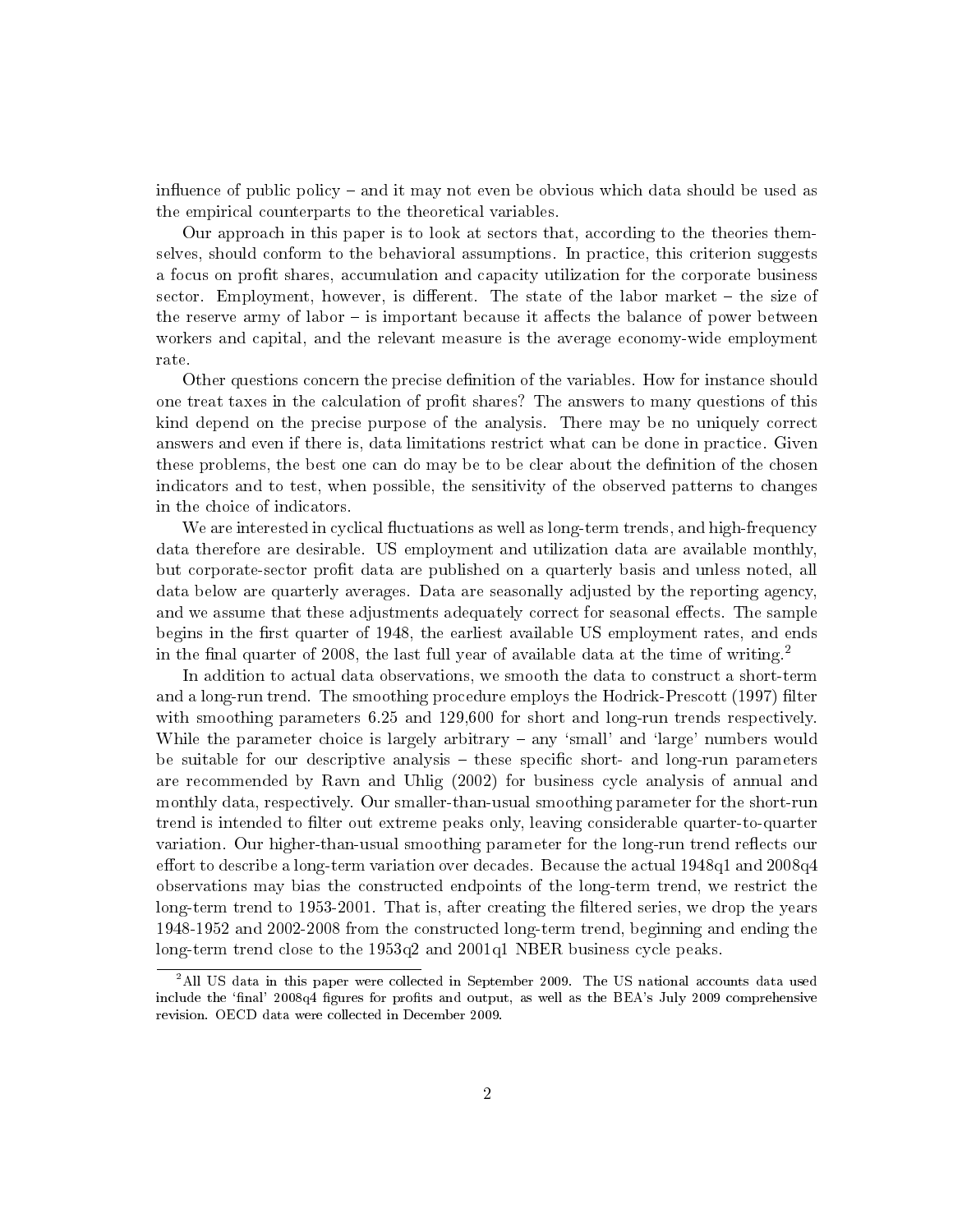#### 3 Trends and cycles

#### 3.1 Profit shares

To measure the profit share  $\pi$ , we use the surplus and compensation subcategories of quarterly value added, net of depreciation, in the Bureau of Economic Analysis (BEA) National Income and Product Accounts (NIPA).<sup>3</sup> The largest private sector in the NIPA tables for which quarterly compensation and operating surplus delineations are available is domestic corporate business. As a share of the total business sector, corporate business net value added rose during 1948-2008, from 57 percent in 1948q1 to 64 percent in 2008q4; as a share of total GDP it remained roughly constant at about 50 percent.<sup>4</sup> Although to some extent dictated by data availability, the use of corporate sector data can also, as noted above, be justified by a cleaner application of the theories to corporate than to noncorporate business.

Net value added (gross value added net of depreciation) is fully decomposed into taxes on production, labor compensation, and net operating surplus. In the BEA national accounts, net operating surplus includes taxes on corporate income (which are different than production taxes). How one treats taxes can therefore in principle produce different proxies for the profit share. For example, three candidate series are

$$
\pi = \frac{\text{net surplus} + \text{production taxes}}{\text{net surplus} + \text{production taxes} + \text{compression}}
$$
\n
$$
\pi^* = \frac{\text{net surplus}}{\text{net surplus} + \text{compression}}
$$
\n
$$
\pi' = \frac{\text{net surplus} - \text{corporte income taxes}}{\text{net surplus} - \text{corporte income taxes} + \text{compression}}
$$

Over 1948-2008, the means for π,  $\pi^*$ , and π' are, respectively, 0.29, 0.21, and 0.15. The decision to omit or include production taxes yields series with virtually identical variation: the correlation coefficient between  $\pi$  and  $\pi^*$  is 0.98. In contrast, the treatment of corporate income taxes yields series with different long-term variation (but similar short-term fluctuations). Figure 1 shows the actual quarterly evolution of  $\pi$  and  $\pi'$ , as well as their short- and long-run Hodrick-Prescott filtered trends.

Focusing on the profit share inclusive of all taxes, profits accounted for one-third of output at their peak in the early 1950s. A substantial redistribution towards labor income followed, and the profit share temporarily fell below one-quarter around the onset of the 1980 recession before swinging upwards again in the 1980s and 1990s. Using the prot share  $\pi'$  exclusive of all taxes, the long redistribution toward labor after the 1950s fails to occur. The long-term series for  $\pi'$  remained around 14% until around the 1980s, after which the share of profits began to increase substantially. These long-term movements

<sup>3</sup>See http://www.bea.gov/national/nipaweb/index.asp

 $4$ See BEA NIPA Tables 1.3.5 and 1.14.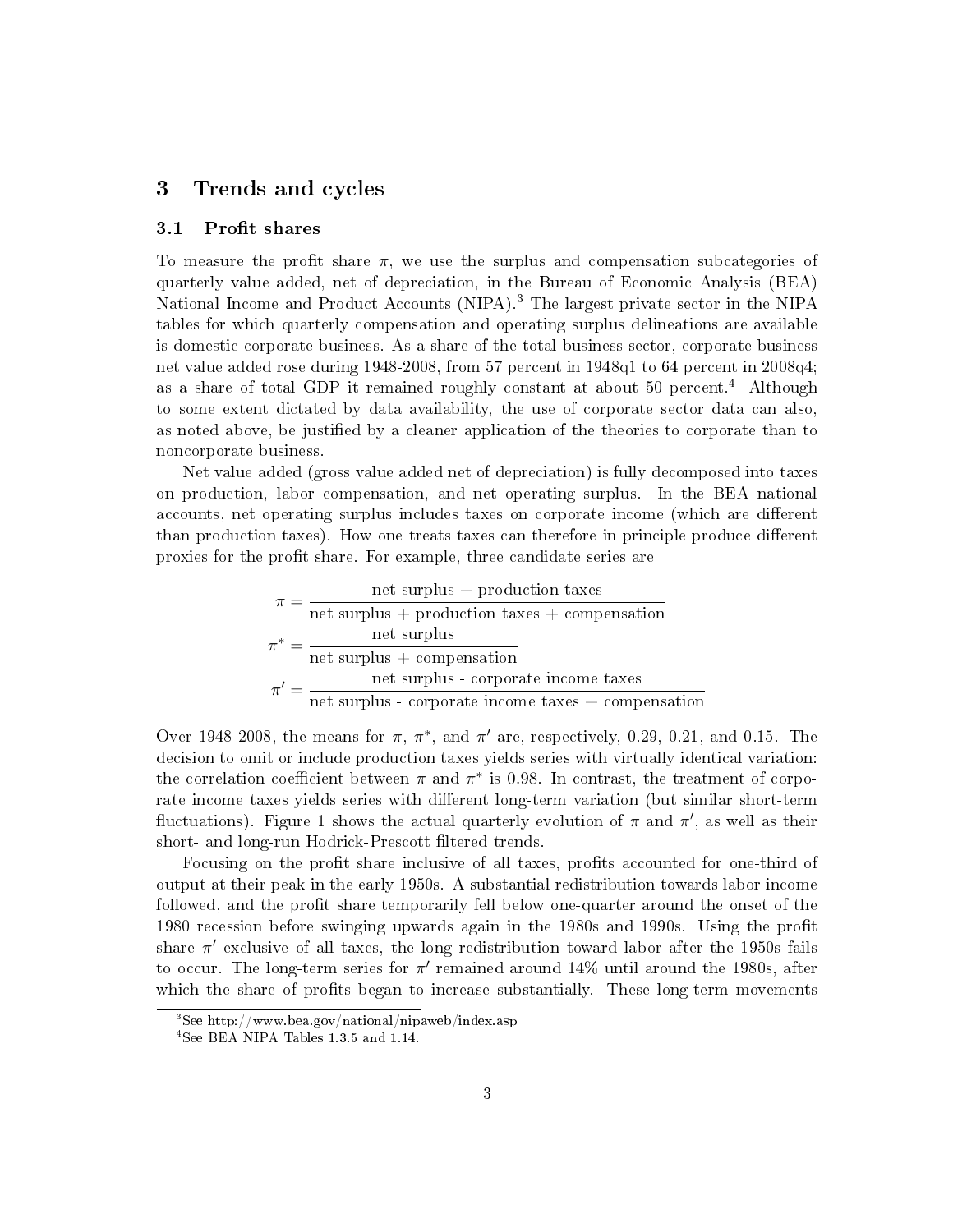capture most of the difference between the two series. Although the correlation coefficient between actual quarterly observations for  $\pi$  and  $\pi'$  is 0.42, deviations of each series from its long-term trend correlate at 0.92.

In simple models profit maximizing markups over cost are unaffected by a change in the tax rate on profits, and for many purposes it will be reasonable to include taxes with profits.<sup>5</sup> In section 4 unless otherwise noted we therefore take the profit share  $\pi$  to be the sum of the surplus and taxes, divided by value added.<sup>6</sup>

FIGURE 1 - US quarterly profit shares  $\pi$  and  $\pi'$ ; actual, and short-term and long-term trends

A potentially large problem with the above definition of the profit share concerns its treatment of executive pay, which NIPA tables include as compensation. Executive compensation has increased dramatically and arguably a large part of this increase should be included with profits. Our measure of the profit share fails to do this and may give a misleading picture of the trend in protability, especially for the period after the 1980s. Krueger (1999) attempts to account for this issue by modifying the NIPA data using a compensation series derived from the Bureau of Labor Statistics Employment Cost Index  $(ECI)$  – whose data "exclude jobs in which employees have a significant role in setting their own wages" - which grew more slowly over 1988-1995 than labor's share of income in the NIPA.<sup>7</sup>. After using the ECI data to modify the NIPA-based profit share, Krueger finds that instead of growing only  $0.6$  percentage points over 1988-1995, the modified profit share grew somewhere between 1.9 and 4.6 percentage points, depending on the nature of the adjustment. A similar adjustment to our data would steepen the most recent long-term rise in the profit share, although it is unclear, a priori, what impact this adjustment would have on the cyclical component of the profit share around its trend.

#### 3.2 Utilization rates

We use the Federal Reserve capacity utilization series for manufacturing. The Federal Reserve also publishes a capacity utilization series for the total industrial sector but this series only exists since  $1967$ <sup>8</sup>. The manufacturing series may be more reliable and the movements in the total industrial series closely match those for the manufacturing series. The average over 1967-2008 of the former is 81.3% compared to 80.1% for the latter, and the correlation coefficient between the two series is 0.99. The Federal Reserve manufacturing series is monthly and seasonally adjusted, and we take quarterly averages for the 1948- 2008 period. Over the period, utilization fluctuates strongly with extreme values above 90

 $5$ The invariance of the optimal markup is subject to qualifiations. Consumer loyalty or other intertemporal elements in demand can make it optimal for a firm to vary its markup in response to fluctuations in the tax rate.

 ${}^6$ See lines 4, 7, and 8 of NIPA Table 1.14.

<sup>&</sup>lt;sup>7</sup>The ECI data begin in 1975: http://www.bls.gov/news.release/eci.tn.htm

<sup>8</sup>See Shapiro (1989) for a review of how the Federal Reserve calculates capacity and utilization.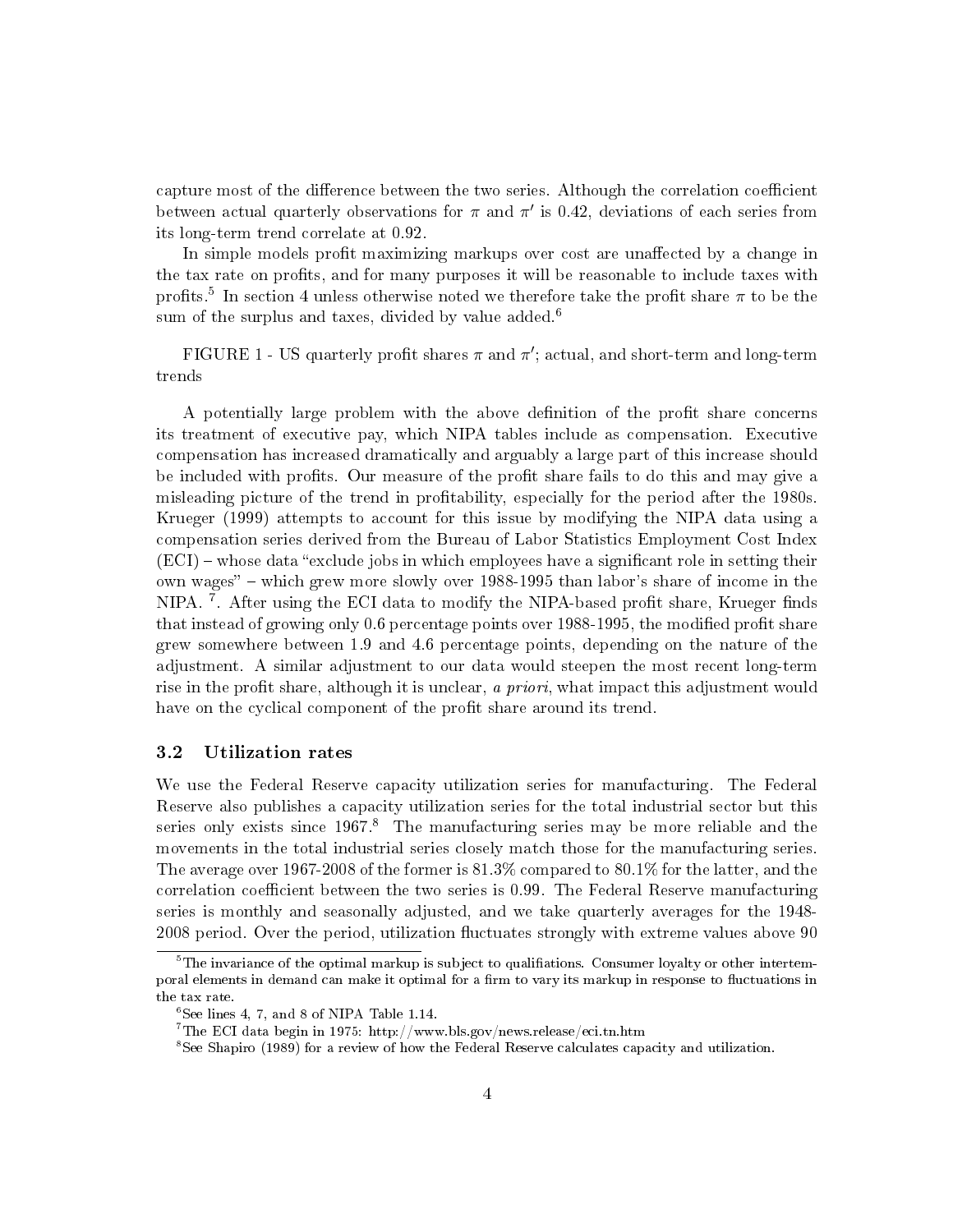percent and below 70 percent (Figure 2). In January 1986 the Federal Reserve switched from SIC to NAICS industry classification, possibly introducing a discontinuity that may affect statistical analysis. We ignore this complication.

FIGURE 2 - US quarterly manufacturing utilization rate u; actual, and short-term and long-term trends

#### 3.3 Accumulation and capital capacity

To approximate changes in the capital stock, there are two candidate data series for the US: Bureau of Economic Analysis (BEA) net fixed assets<sup>9</sup>, and the Federal Reserve (Fed) industrial capacity index.<sup>10</sup> Both series are available for the manufacturing sector.

The capacity index measures the "greatest level of output each plant ... can maintain within the framework of a realistic work schedule.<sup> $11$ </sup> The capacity series is published monthly. To calculate quarterly capacity changes  $K$  from the monthly published data, we calculate the percent difference between index values three months apart: fourth quarter  $\hat{K}$  is the percent difference between December and September values; first quarter K is calculated from March's index value and the previous year's December value. The average quarterly growth rate of manufacturing capacity was about 0.9 percent between 1948-2008. The growth rate generally fell over the period, with large peaks in the mid-to-late 1960s and mid-to-late 1990s. The same 1986 SIC to NAICS industrial classification change mentioned above for the utilization series may also affect the capacity series, a complication we ignore.

FIGURE 3 - Quarterly Fed-based  $\hat{K}$ ; actual, and short-term and long-term trends

While the Fed series is monthly, the BEA data are annual. This is a serious disadvantage for the analysis of cyclical patterns and there may also be other reasons to prefer the Fed data. Heterodox models usually assume a fixed coefficient production function and a constant rate of depreciation. If these assumptions are satised, indicators of production capacity (the Fed data) and capital stock (BEA) will coincide, if correctly measured. If the assumptions are relaxed, however, the two indicators can deviate, and the economic argument behind the standard investment functions concerns the desired increase in capacity. For some purposes, at least, the Fed data therefore may be preferable on theoretical grounds (as well as because of their high frequency).

The BEA series is based on the end-of-year capital stock, and we calculate its annual changes in year n as the percent difference between values in years n and  $n-1$ . To determine annual changes using the Fed series, we calculate the rate of change in year  $n$  as

 $9See$  the manufacturing industry entry in BEA Table 4.2 of non-residential fixed assets: http://www.bea.gov/national/FA2004/

 $10$ See http://www.federalreserve.gov/releases/G17/caputl.htm.

 $11$ Corrado and Mattey (1997) describe how the Federal Reserve capacity series is constructed. See also Shapiro (1989).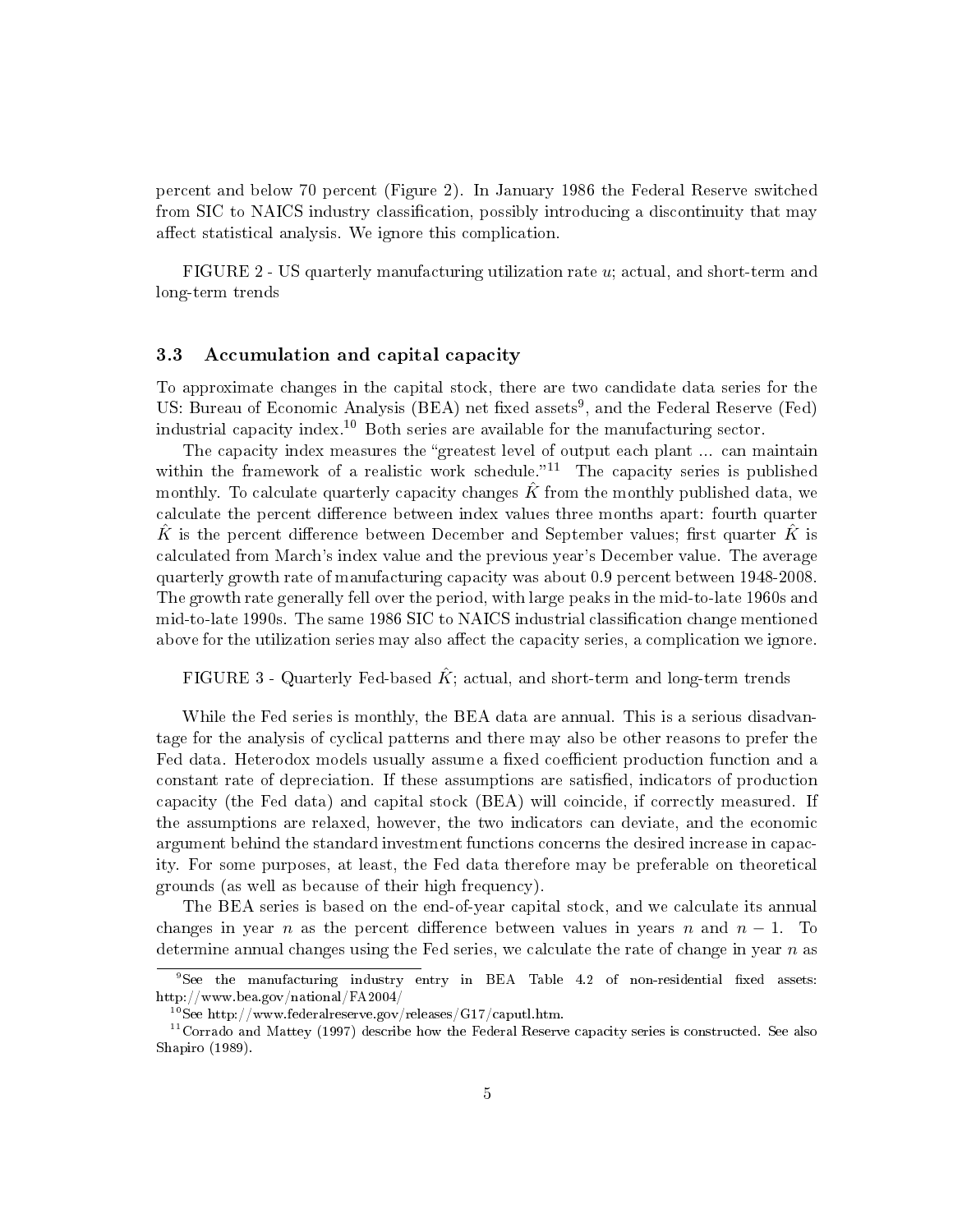the percent difference between December values in years n and  $n-1$ . Figure 4 shows actual annual rates of change for the Fed and BEA series, as well as their smoothed, long-term trends. For the long-term trends of these annual data, we use a smoothing parameter of 1000, which results in long-term annual rates of change similar to the long-term annual rates of change from quarterly data.<sup>12</sup>

Over 1948-2008, the annual Fed-based rate of capacity changes average about 3.5%, whereas the annual BEA accumulation rates average 2.7%. The two annual series generally move together, with a correlation coefficient of  $0.74$ , indicating some support for using fixedcoefficient production functions. Significant differences between the series occur in 1949-1950 and 1958-1960, when the Fed series exceed the BEA series by about 2-3 percentage points, and in 1996-1999, when the gap is about 3-5 percentage points. In 1974, the BEA series is more than 2 percentage points larger than the Fed series. Since 1982, the Fedbased measure has exceeded that for the BEA, a trend consistent with increasing reliance on computer-based technology. For example, the the large relative run-up in the Fed-series in the 1990s may be viewed in terms of firms realizing productivity gains from computer equipment. The BEA series may show small increases in the capital stock because prices for computers, relative to other machinery, fell dramatically over that period.

FIGURE 4 - Annual Fed-based and BEA-based  $\hat{K}$ ; actual and long-term trend

#### 3.4 Employment rates

We measure the employment rate  $e$  as one minus the seasonally adjusted unemployment rate from the Bureau of Labor Statistics (BLS) Current Population Survey (CPS).<sup>13</sup> This economy-wide definition of the employment rate hides all regional, sectoral and skill-specific differences in labor market conditions. The implied BLS measure of movements in the total labor force is in line with common simplifying assumptions of a constant growth rate in the labor force, but the definition avoids complications from historical shifts in the US employment-to-population ratio that may have been endogenous (for example due to female labor market entry).

As shown in Figure 5, the employment rate peaked at more than 97 percent in the early 1950s and dropped to less than 90 percent during 1982-1983. Over 1948-2008, however, it rarely escaped the 92-96 percent range. In a comparison of US-Census-based and BLS Current Population Survey-based employment rates, Schmitt and Baker (2006) noted that the BLS may increasingly be understating the unemployment rate around the order of several tenths of a percentage point. We ignore this complication, although accounting for it would slightly lower the most recent end of the long-term employment trend.

 $12$ Using the same long-term smoothing parameter we used for quarterly data on the annual data would result in an approximately linear long-term series.

<sup>&</sup>lt;sup>13</sup>See http://stats.bls.gov/data/.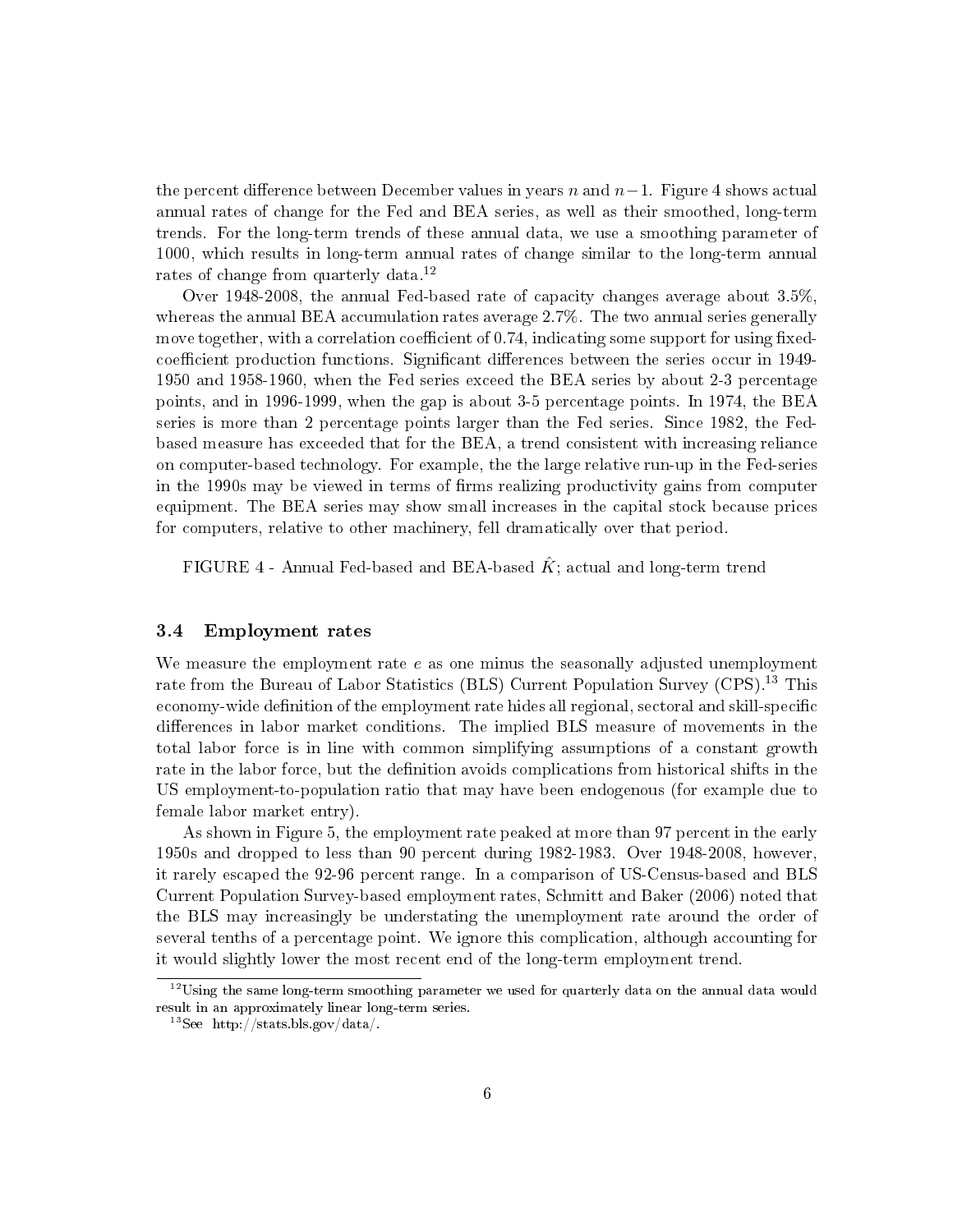FIGURE 5 - US quarterly employment rate e; actual, and short-term and long-term trends

#### 3.5 Trends

The considerable short-term variation in the utilization series may overshadow relatively modest long-term movements. Figure 6 graphs the percentage-point difference between the mean and long-run Hodrick-Prescott values for the profit share, utilization rate, employment rate and the annual accumulation rate. The span between maximum and minimum long-run differences from the mean of the employment rate is modest at 2.7 percentage points. The span of deviations from the mean is similar for both profit shares and utilization rates,  $4.4$  percentage points for the profit share and  $5.7$  percentage points for utilization. But the mean values are different and the relative long-term variation for the profit share is much larger than for the utilization rate: the span between the maximum and minimum of the proportional deviation from the mean is 2.8 percentage points for the employment rate, 7.0 percentage points for the utilization rate, and 15.6 percentage points for the profit share. Annual Fed-based accumulation rates average about 3.6 percent, and the span of absolute differences from this mean is about  $2.0$  percentage points (corresponding to a span of proportional differences of  $53.1$  percentage points).

FIGURE 6 - Difference between the US mean and long-run trend, for utilization, employment, profit shares, and quarterly accumulation rate

#### 4 Bivariate cyclical patterns

#### 4.1 Employment - profitability

Figure 7 contains two time-connected scatterplots of US employment rates and profit shares. Dots in the top panel are actual quarterly observations in the  $(e, \pi)$ -plane. The bottom panel is a slightly smoothed version using the short-run HP trend described above. Each first-quarter observation is dated with its year. Line segments between the quarterly observations merely help to illustrate the time orientation.

FIGURE 7 - US actual and smoothed  $(e, \pi)$ -plane cycles

The clockwise loops follow National Bureau of Economic Research (NBER) business cycles.<sup>14</sup> The cycles are most easily distinguished in the bottom panel containing smoothed data, and this panel also shows the long-run variation discussed in the previous subsection. Until the early 1970s the center of the loops shifted vertically as the profit share fell while

<sup>14</sup>See http://www.nber.org/cycles.html.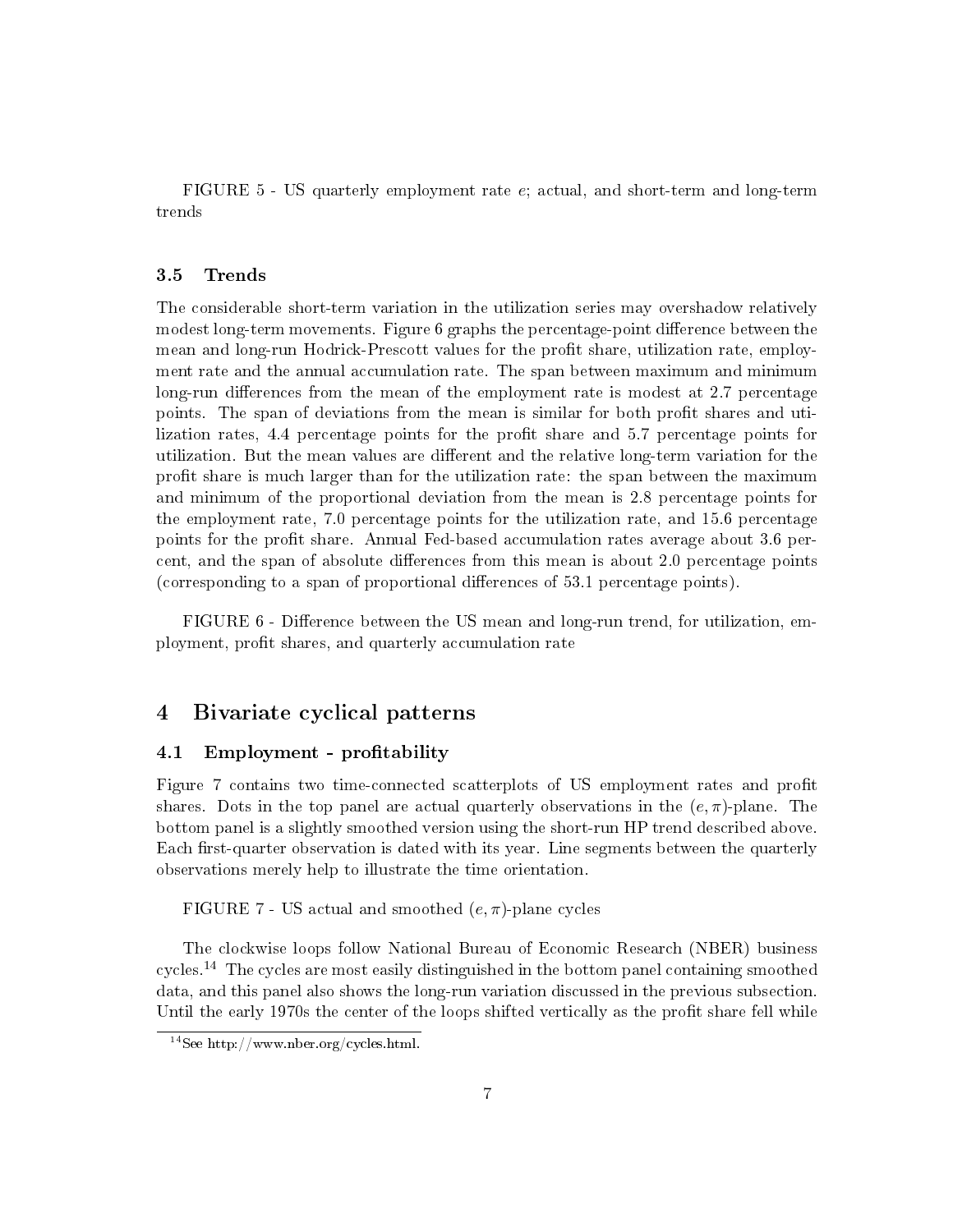employment remained above 93 percent. The leftward shift towards higher unemployment over the 1970s and 1980s occurred while the profit share remained below 30 percent. The 1980s began a shift in e and  $\pi$  to the northeast, towards greater employment rates and higher profit shares.

The salient clockwise cycles in the smoothed data are not an artifact of the filtering process. In the actual quarterly data, the prot share moves procyclically: the correlation between it and the employment rate is 0.51, but the correlation between the lags of the profit share and the current employment rate is stronger (for instance, a two year lag of  $\pi$ has a 0.66 correlation with  $e$ ). Oscillations in one of these variables therefore necessarily produce clockwise cycles in the  $(e, \pi)$ -plane.

Figure 8 - Deviation of US employment and profit shares from their long term trends in the  $(e, \pi)$ -plane.

To get a clearer picture of the cyclical element, we follow the approach of Mohun and Veneziani (2008, 2009) and examine the deviations of the actual quarterly observations of  $(e, \pi)$  from their long-run trend. This approach may be appropriate in particular if the long-term variation in employment, profit shares, and utilization reflect structural or institutional shifts in the economy (e.g., changes in the bargaining power of workers through a rise or fall in unionization) that are unrelated to the short cycles.

Figure 8 displays the deviations. The separate panels correspond to NBER-dated peakto-peak business cycles, but we include observations from one year after the second peak to account for  $(e, \pi)$  cycles that 'complete' after the NBER cycle has ended  $-$  for example. the cycle in the 1960s. All of the deviation-based cycles are qualitatively well-structured and clockwise-oriented, except for the short cycle starting around the beginning of the 1980q1 recession.

#### 4.2 Employment - utilization and utilization - profitability cycles

Similar clockwise cycles exist in the  $(e, u)$ - and  $(u, \pi)$ -planes, as displayed in Figures 9 and 10. The amplitudes of the fluctuations (like the period length) differ across cycles, and there are significant differences in the average amplitude of the variables. The employment rate and profit shares typically vary by less than 6 percentage points over a cycle, whereas utilization varies by up to 15-20 percentage points.

Figure 9 - Deviation of US employment and utilization from their long term trends in the  $(e, u)$ -plane.

Figure 10 - Deviation of US utilization and profit shares from their long term trends in the  $(u, \pi)$ -plane.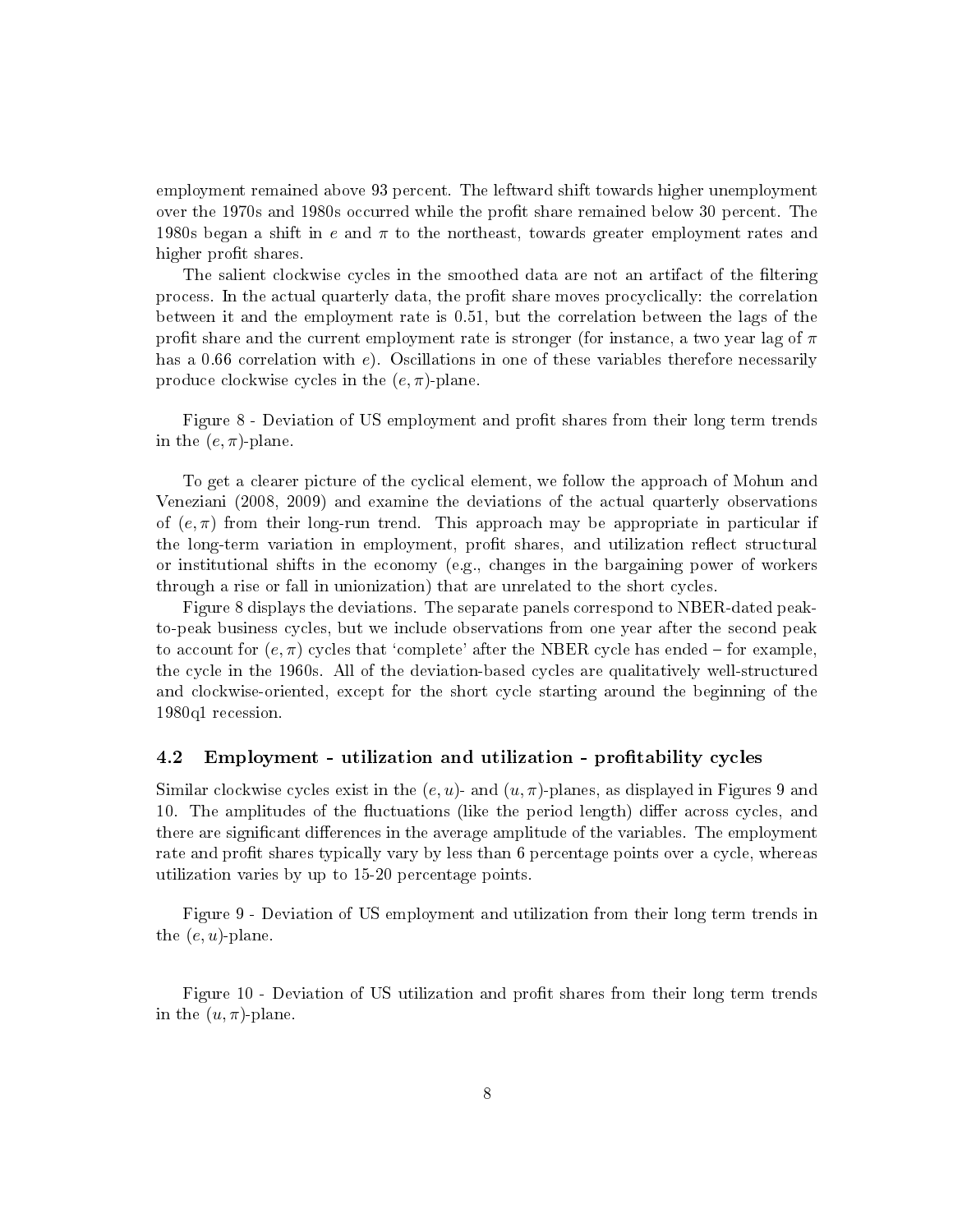#### 4.3 Other patterns

Visibly regular cycles are also present when considering output growth  $\hat{Y}$ . To calculate output growth, we use the quarterly growth rate of real net (of depreciation) value added for the corporate business sector. Since BEA does not publish real output or a deflator for the overall corporate sector, to adjust for inflation, we use the deflator implied by the BEA series on real and nominal output of the nonfinancial business sector.<sup>15</sup> This measure of quarterly real output growth averaged 0.9 percent over 1948-2008, varying widely until the 1960s, after which it mostly remained within the range of -2 to 4 percent. Clockwise rotations appear in  $(e, \hat{Y})$ -,  $(\pi, \hat{Y})$ -, and  $(u, \hat{Y})$ -planes for the slightly-smoothed, short-term trends for these variables (see Figure 11). Cycles, finally, seem to exist with quarterly Fed accumulation rates  $\tilde{K}$  plotted against employment, profit shares, and utilization, but their orientations are not as consistent (Figure 12).

Figure 11 - Smoothed cycles in the  $(e, \hat{Y})$ -,  $(\pi, \hat{Y})$ -, and  $(u, \hat{Y})$ -planes.

Figure 12 - Smoothed cycles in the  $(e, \hat{K})$ -,  $(\pi, \hat{K})$ -, and  $(u, \hat{K})$ -planes.

#### 4.4 Robustness

The cycles are robust to modifications of the underlying data. For example, cycles exist regardless of choosing either the Fed's manufacturing or the total industry utilization series. Data variations like these result in only trivial differences because of the high correlation between the alternative and original data series. Using either the BEA-based and or Fedbased annual accumulation series produces similarly- oriented cycles. The existence of cycles is not altered by defining the numerator of the profit share  $-$  the surplus  $-$  to be inclusive or net of taxes on production or corporate profits, as well as including or omitting these taxes in the denominator of the profit share. As noted above, this is likely due to the high correlation between the profit share series.

We also examined the implications of changing the method for constructing utilization data by looking at output deviations from a smoothed output series. Taking the ratio of corporate value added to its Hodrick-Prescott long-run trend yields a utilization series  $u'$ that is qualitatively different than the Fed series  $u$ . While the two series still track each other, the output-based  $u'$  contains different variation: the correlation coefficient for  $u$  and  $u'$  is 0.63, as opposed to 0.99 between the Fed's two series. While using the output basedseries  $u'$  may yield different results for a more detailed econometric study, similar cycles emerge in  $(u, \pi)$ - and  $(u', \pi)$ -planes. Figure 13 illustrates these cycles using the short-term, slightly smoothed series.

FIGURE 13 - Smoothed cycles in Fed-based  $(u, \pi)$ - and output-based  $(u', \pi)$ -planes.

 $15$ See NIPA Table 1.14, lines 19 and 42.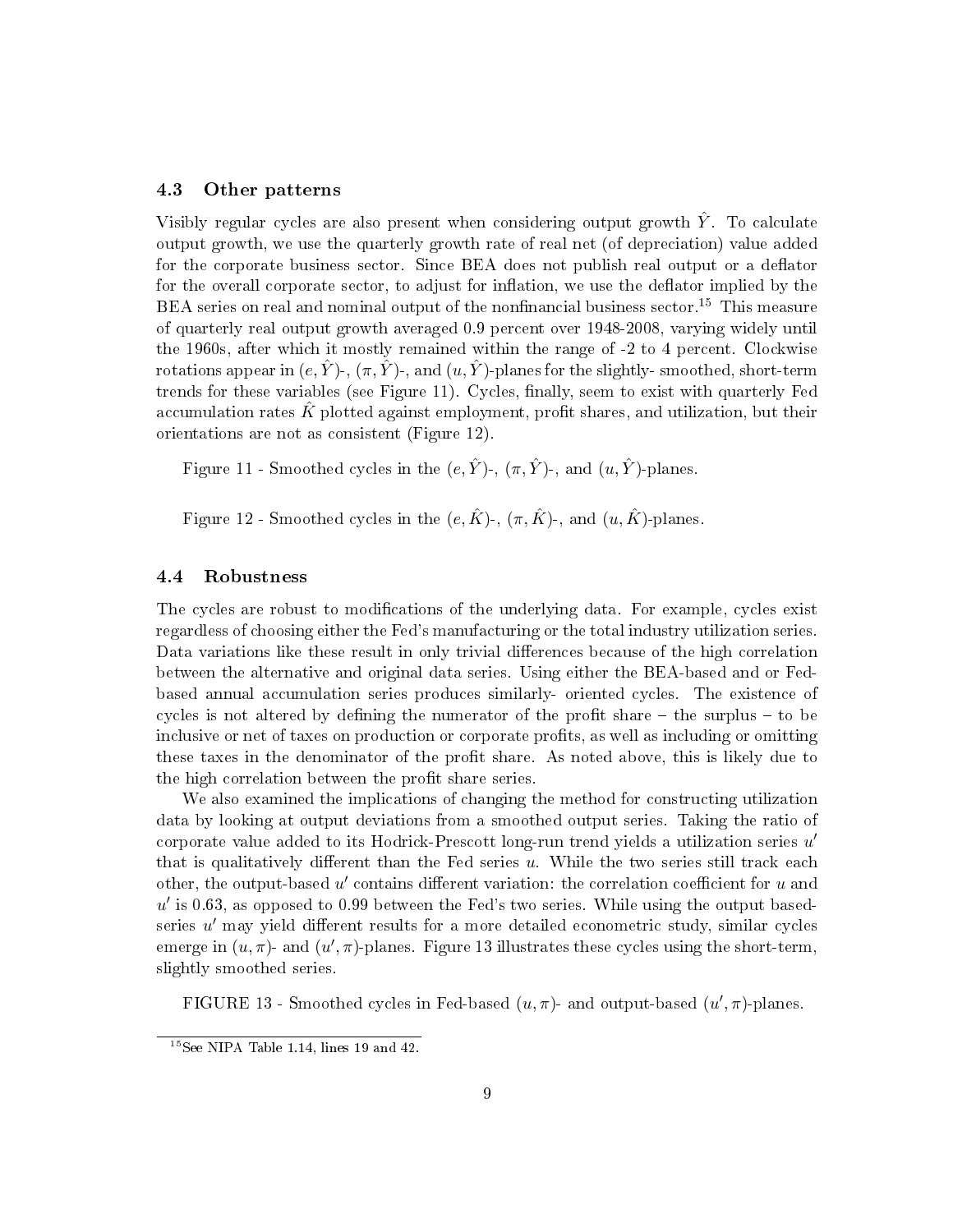#### 4.5 Other countries

The existence of cycles in profit, employment, and utilization spaces are not peculiar to the US economy. As Harvie (2000), Mohun and Veneziani (2009), and others have observed, European economies can exhibit profit-share/employment rate cycles. Using quarterly OECD data, we confirm the existence of cycles using utilization rates as well. With one exception, we limited our sample to those countries in the OECD.Stat Database<sup>16</sup> with at least two decades of consecutive quarterly surplus, employment, and utilization data: the US, Belgium, Canada, Great Britain, France, Italy, the Netherlands, and Spain. The exception is Japan which was included because of its size and importance, and for which the OECD has employment and utilization series but no quarterly surplus data.<sup>17</sup> Data availability causes the sample period to vary by country, but in general the sample covers the 1980s into the 2000s.

FIGURE 14 - Quarterly  $e, \pi, u$  for OECD countries

Figure 14 shows actual quarterly employment, profit share, and utilization series for the sample countries.<sup>18</sup> Utilization rates largely fluctuate around  $80\%$ , with Japan's utilization being much higher in the late 1960s and early 1970s. The highest country average is France's at  $84.4\%$ , and the lowest average is Italy's at  $75.9\%$ . Profit shares oscillate between one-quarter and one-third for most countries, except for Italy and Spain, where shares average about 42.7% and 44.9%, respectively. There is considerable variation among countries' employment rates. Japan's employment rate was the highest in most of the period but fell below the US and the Netherlands in the mid-to-late 1990s. Spain's employment rate is usually the lowest and the most volatile, at extremes fluctuating more than 4 percentage points from its long-term trend.

Cycles for these countries are generally present but not as cleanly observed as in the US data. This is not surprising. Smaller countries are much more affected by foreign trade, and most of the countries have public sectors that are substantially larger than in the US. Hence, cyclical patterns that arise from the private-sector interaction between accumulation, output and pricing decisions will not have the same regularity in these countries.

Figures 15-20 depict the patterns for two countries, France and Spain. Figure 15 contains deviations of  $(u, \pi)$  from its long-term trend in France. For the sample time

<sup>16</sup>http://stats.oecd.org

<sup>&</sup>lt;sup>17</sup>For all countries, utilization rates are for the manufacturing sector, except in the cases of Canada and Japan, which report total industrial utilization. All rates are capacity utilization rates (measured 0% to 100%), except in the case of Japan, which reports a utilization index with a base year of 2005. To convert Japan's index to a rate comparable to other countries' rates, we arbitrarily assume that the 2005 capacity utilization rate value for Japan is 80.0%.

<sup>&</sup>lt;sup>18</sup>There are cross-country correlations between the business cycles and utilization rates sometime track each other across countries and sometimes not - for example, Great Britain's series correlates well with the US but not with France.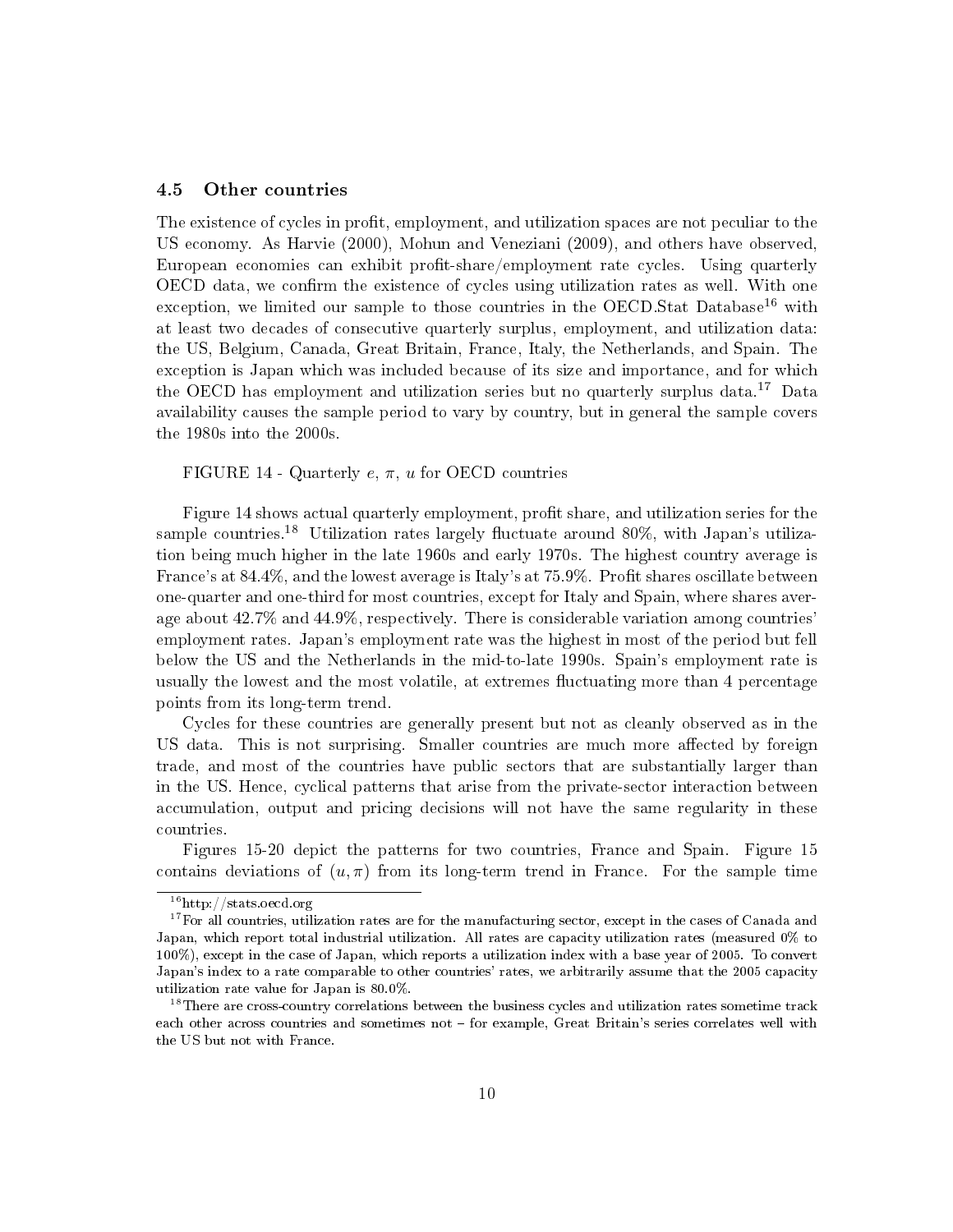period, France's clockwise cycles in  $(u,\pi)$  correspond well to the country's first three business cycles.<sup>19</sup> Arguably there is no well-defined cycle present for the  $1998q2-2000q4$ peak-to-peak, and a relatively rough clockwise cycle appears for the 2000q4-2008q1 cycle. Similarly, figures 16 and 17 show for France that clockwise cycles usually, but not always, exist in  $(e, \pi)$ - and  $(e, u)$ -planes.

FIGURE 15 - Deviation of utilization and profit shares in France from their long term trends in the  $(u, \pi)$ -plane

FIGURE 16 - Deviation of employment and profit shares in France from their long term trends in the  $(e, \pi)$ -plane

Figure 17 - Deviation of employment and utilization in France from their long term trends in the  $(e, u)$ -plane

Spain exhibits clear clockwise  $(u, \pi)$  cycles in the 1983q4-1989q2 and 1991q4-1995q1 peak-to-peak business cycles. Less clear are whether there exist  $(u, \pi)$  cycles during the 1979q3-1983q4 and 1991q4-1995q1 business cycles. The 1995q1-1998q2 period exhibits a clear counter-clockwise cycle. Within the 1998q2-2008q1 cycle, there appear to be two cycles, the first counter-clockwise and the second clockwise. Figures 19 and 20 show mixed results for clockwise cycles in the  $(e, \pi)$ - and  $(e, u)$ -planes.

FIGURE 18 - Deviation of utilization and profit shares in Spain from their long term trends in the  $(u, \pi)$ -plane

FIGURE 19 - Deviation of employment and profit shares in Spain from their long term trends in the  $(e, \pi)$ -plane

Figure 20 - Deviation of employment and utilization in Spain from their long term trends in the  $(e, u)$ -plane

Profit shares are unavailable for Japan, but cycles can be observed in employment and utilization. Figure 21 displays deviations from long-term trends in the  $(e, u)$ -plane. Japan's cycles are mostly well-defined and clockwise oriented over most of the eight business cycles during the 1970-2008 sample period. The only exception is the last 2004q2-2008q2 peakto-peak business cycle, where no  $(e, u)$ -cycle seems apparent. Interestingly, while Japan

 $^{19}$ Business cycle turning points for OECD countries can be found at http://www.oecd.org/document/29/0,3343,en\_2649\_34349\_35725597\_1\_1\_1\_1,00.html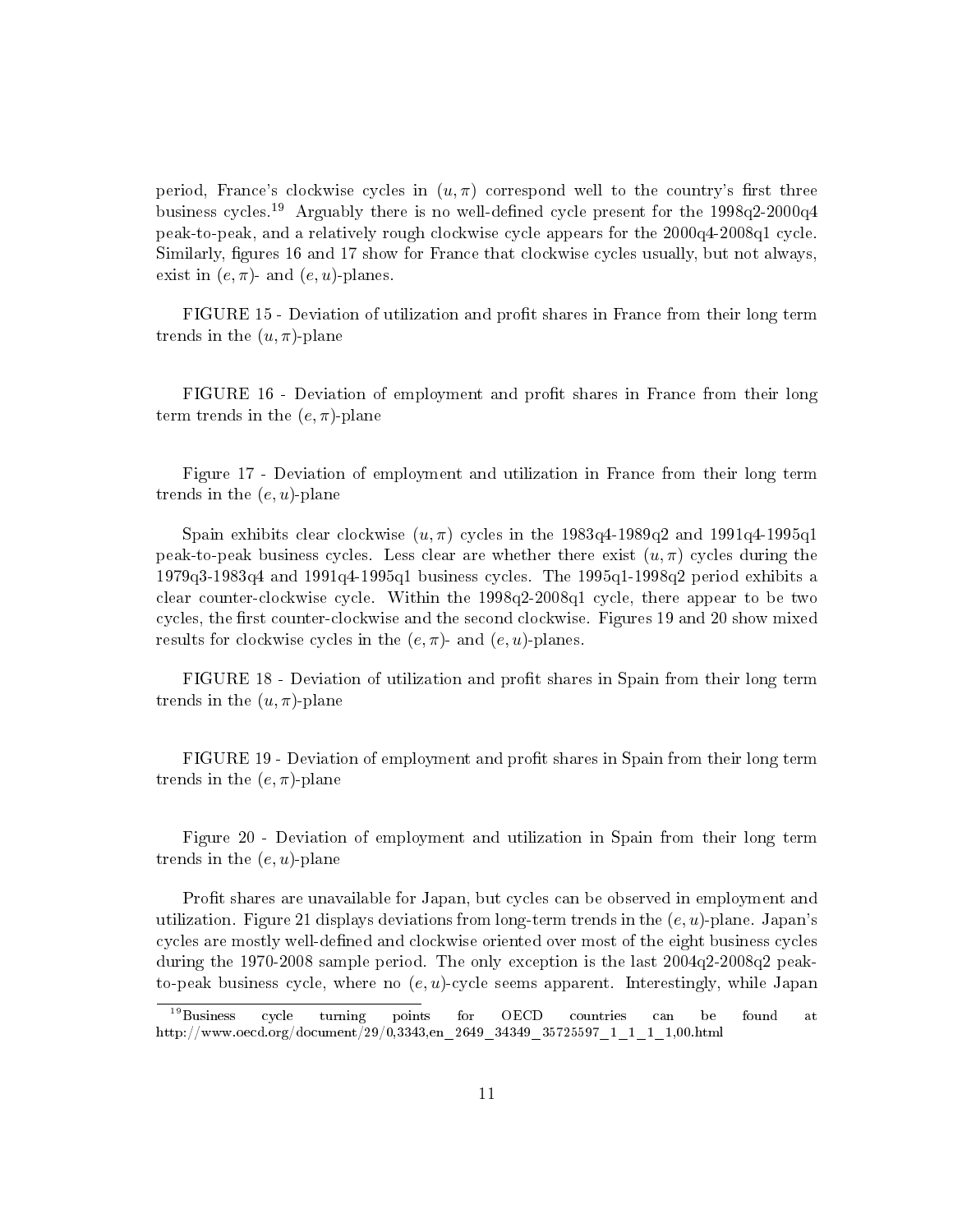is widely recognized to have suffered a liquidity-trap or at least a slump since the 1990s, sufficient volatility in the economy exists to generate  $(e, u)$  cycles.<sup>20</sup>

Figure 21 - Deviation of employment and utilization in Japan from their long term trends in the  $(e, u)$ -plane

#### 5 Conclusion

The US economy since the second world war may provide the best arena for an evaluation of different approaches within heterodox macro. The US is as close as one gets to a closed economy, the size of the public sector is relatively modest, and unlike Japan and many European economies, the US did not have large amounts of hidden unemployment in backward sectors for a good part of the post-war period. With respect to data, moreover, quarterly series are available for some of the key variables in heterodox models.

This paper describes stylized patterns in the data on employment, profitability, capacity utilization and accumulation. The patterns are quite clear and consistent in the case of the US economy, and many of them exist for other OECD countries too, but are generally not as clean and consistent. For the US we find that

- the US employment rate, the profit share and the utilization rate fluctuate around a mean of about 0.94, 0.81 and 0.28, respectively
- the long-term trends of the variables  $-$  as measured by Hodrick-Prescott filter  $$ exhibit modest variation. The percentage point difference between maximum and minimum values of the HP trend is  $2.7, 4.4$ . and  $5.7$  for employment, the profit share and the utilization rate, respectively. In proportional terms, the variation is largest for the profit share  $(15.6$  percent) followed by utilization  $(7.0$  percent) and employment (2.8 percent).
- short-term fluctuations are significant for all the variables but the amplitudes differ: typically less the 6 percentage points over a cycle for employment and the profit share and up to 15-20 percentage points for utilization. In proportional terms, the amplitude is similar for utilization and the profit share but much smaller for employment.
- there is strong evidence of clockwise short-term cycles in three bivariate spaces:  $(e, \pi)$ ,  $(e, u)$ , and  $(u, \pi)$
- clockwise short-run cycles exist for  $(e, \hat{Y}), (\pi, \hat{Y})$  and  $(u, \hat{Y})$  too, while the orientations of the cycles in the  $(e, \hat{K}), (\pi, \hat{K})$  and  $(u, \hat{K})$  spaces are less consistent.

 $^{20}$ For different views on the reasons behind Japan's liquidity trap, see Krugman (1998) and Nakatani and Skott (2007).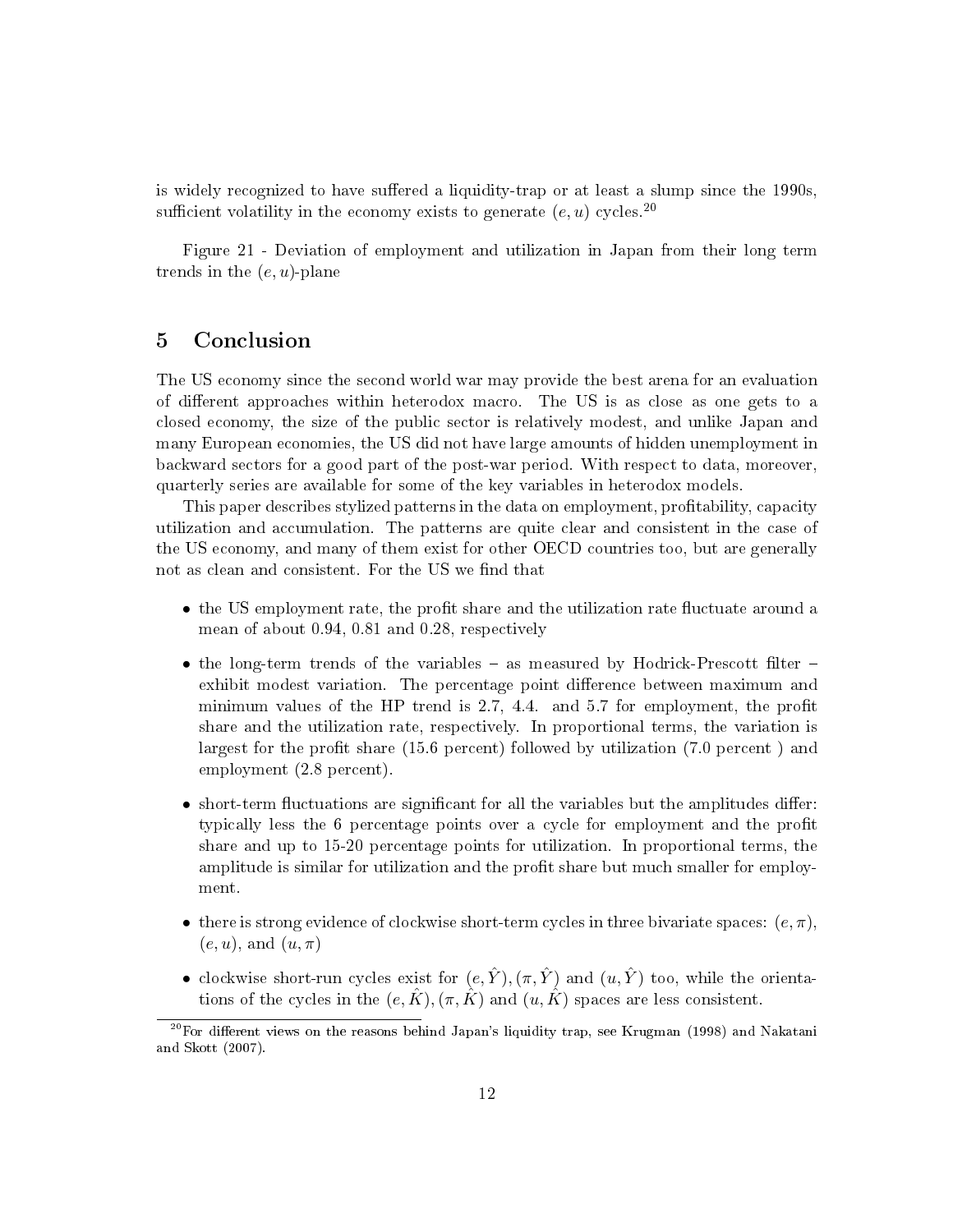- the short-term cycles are synchronized with the standard NBER dating of business cycles
- the cyclical patterns appear to be quite robust to changes in the precise definition and measurement of the variables.

The empirical analysis needs to go much further than a simple analysis of stylized patterns. But the presence of strong and consistent patterns can provide an input into the development and evaluation of economic theories. It is beyond the scope of this paper to discuss these issues. In a companion paper, Skott and Zipperer (2010a), we take a step in this direction by looking at the consistency of three post Keynesian benchmark models with the empirical evidence.

#### References

- [1] Barbosa-Filho, N.H., Taylor,L. (2006): Distributive and Demand Cycles in the US Economy - A Structuralist Goodwin Model, in Metroeconomica 57(3), 389-411.
- [2] Corrado, C., Mattey, J. (1997): Capacity utilization, in Journal of Economic Perspectives,  $11(1)$ ,  $151-167$ .
- [3] Goodwin, R.M. (1967): A growth cycle, in C.H. Feinstein (ed.) Socialism, capitalism and growth, Cambridge: Cambridge University Press.
- [4] Harvie, D. (2000): Testing Goodwin: growth cycles in ten OECD countries, in Cambridge Journal of Economics, 24(3), 349-376.
- [5] Hodrick, R.J., Prescott, E.C. (1997): Postwar U.S. Business Cycles: An Empirical Investigation, in Journal of Money, Credit and Banking, 29(1), 1-16.
- [6] Krugman, P. (1998): It's Baaack: Japan's Slump and the Return of the Liquidity Trap, in Brooking's Papers on Economic Activity, 29(2), 137-205.
- [7] Krueger, A.B. (1999): Measuring labor's share, in American Economic Review, Papers and Proceedings,  $89(2)$ ,  $45-51$ .
- [8] Mohun, S., Veneziani, R. (2008): Goodwin cycles and the US economy, 1948- 2004, in P. Flaschel and M. Landesmann (eds.), Mathematical Economics and the Dynamics of Capitalism - Goodwin's Legacy Continued, Routledge.
- [9] Mohun, S., Veneziani, R. (2009): Social democracy and class compromise, mimeo.
- [10] Nakatani, T., Skott, P. (2007): Japanese growth and stagnation, in Structural Change and Economic Dynamics, 18(3), 306-332.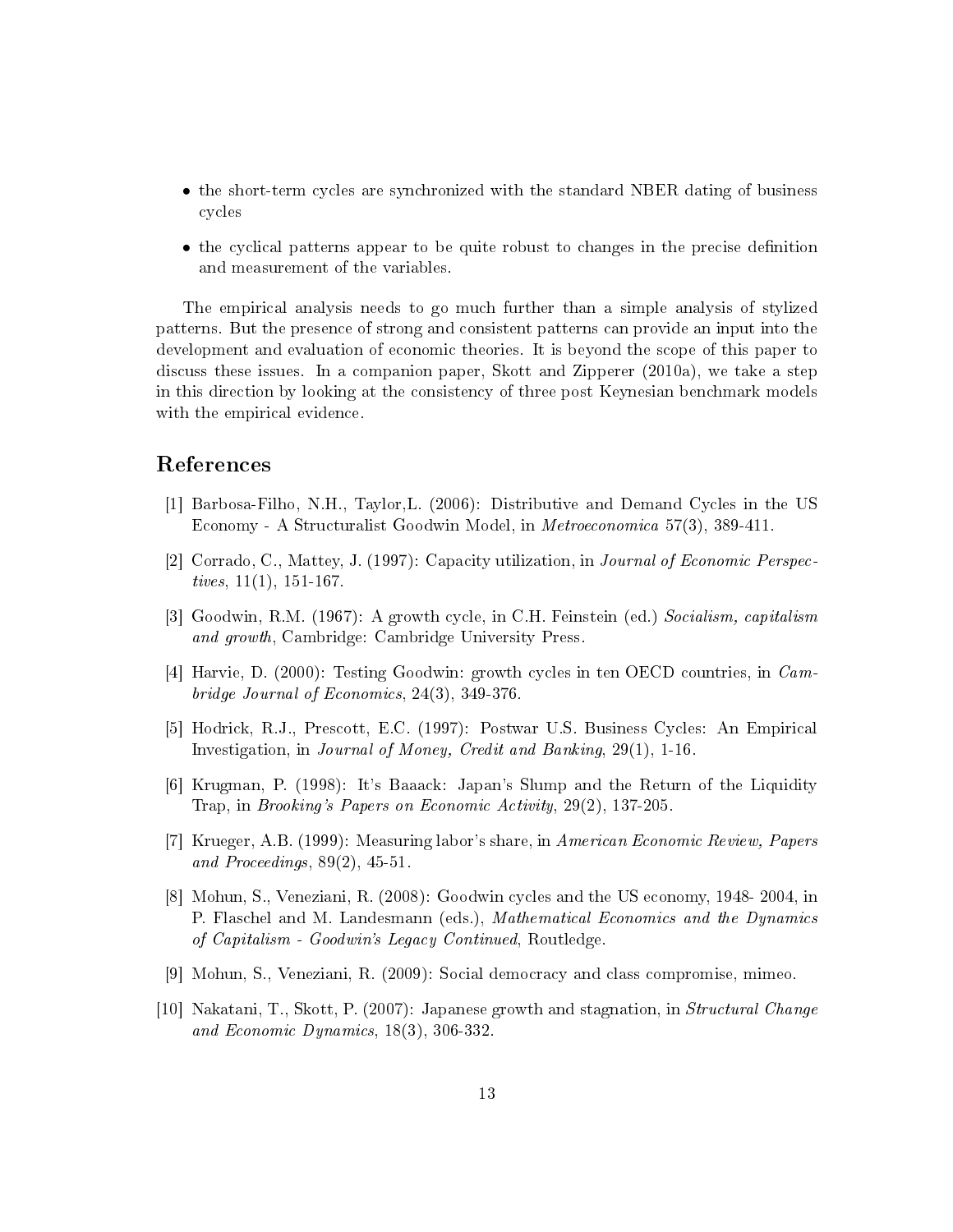- [11] Ravn, M. O. and Uhlig, H. (2002): On adjusting the Hodrick-Prescott filter for the frequency of observations, in Review of Economics and Statistics, 84(2), 371-375.
- [12] Schmitt, J., Baker, D. (2006): Missing inaction: evidence of undercounting of nonworkers in the Current Population Survey, Center for Economic and Policy Research Briefing Paper.
- [13] Shapiro, M.D. (1989): Assessing the Federal Reserve's Measures of Capacity and Utilization, in Brookings Papers on Economic Activity, 1:1989, 181-225.
- [14] Skott, P. (1989): Conflict and Effective Demand in Economic Growth. Cambridge: Cambridge University Press.
- [15] Skott (2010) "Theoretical and empirical shortcomings of the Kaleckian investment function"
- [16] Skott, P., Zipperer, B. (2010): Dynamic patterns of accumulation and income distribution, Political Economy Quarterly (Kikan Keizai Riron), 46 (4), pp.34-53 (in Japanese)
- [17] Skott, P., Zipperer, B. (2010a) "An empirical evaluation of three post Keynesian models". Working paper 2010-xx, University of Massachusetts Amherst.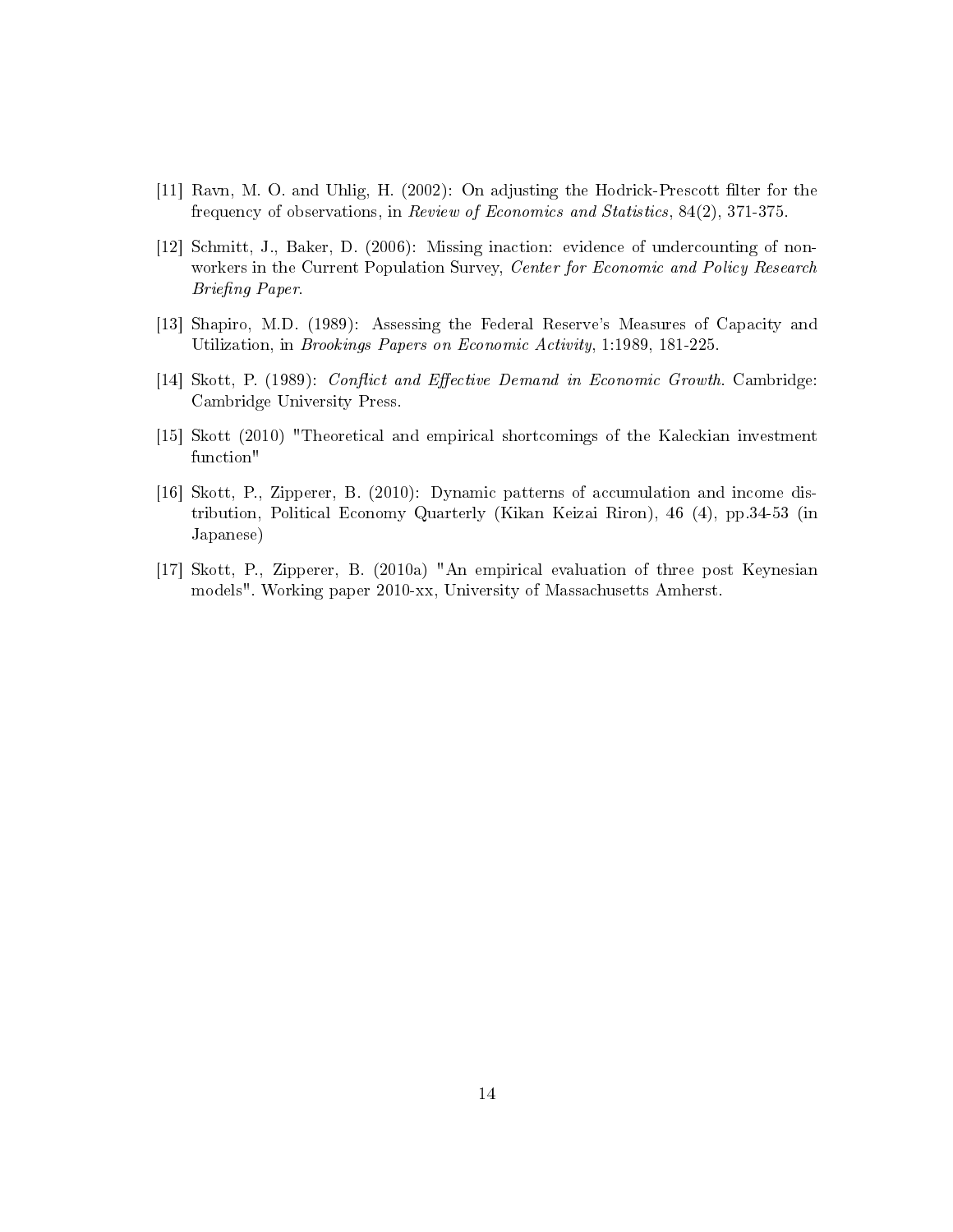## Figures for Cyclical Patterns paper

February 27, 2010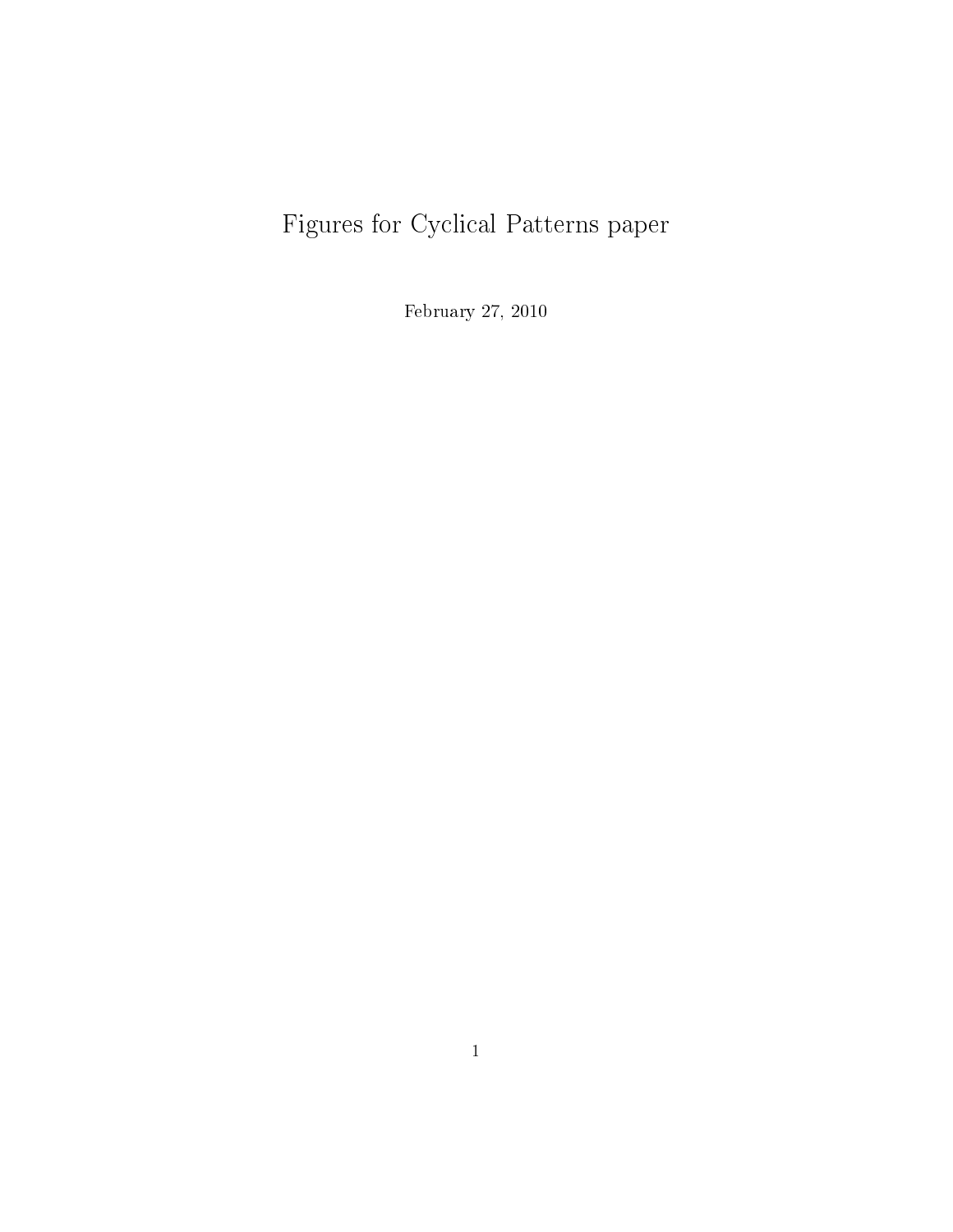

FIGURE 1 - US quarterly profit shares  $\pi$  and  $\pi'$ ; actual, and short-term and long-term trends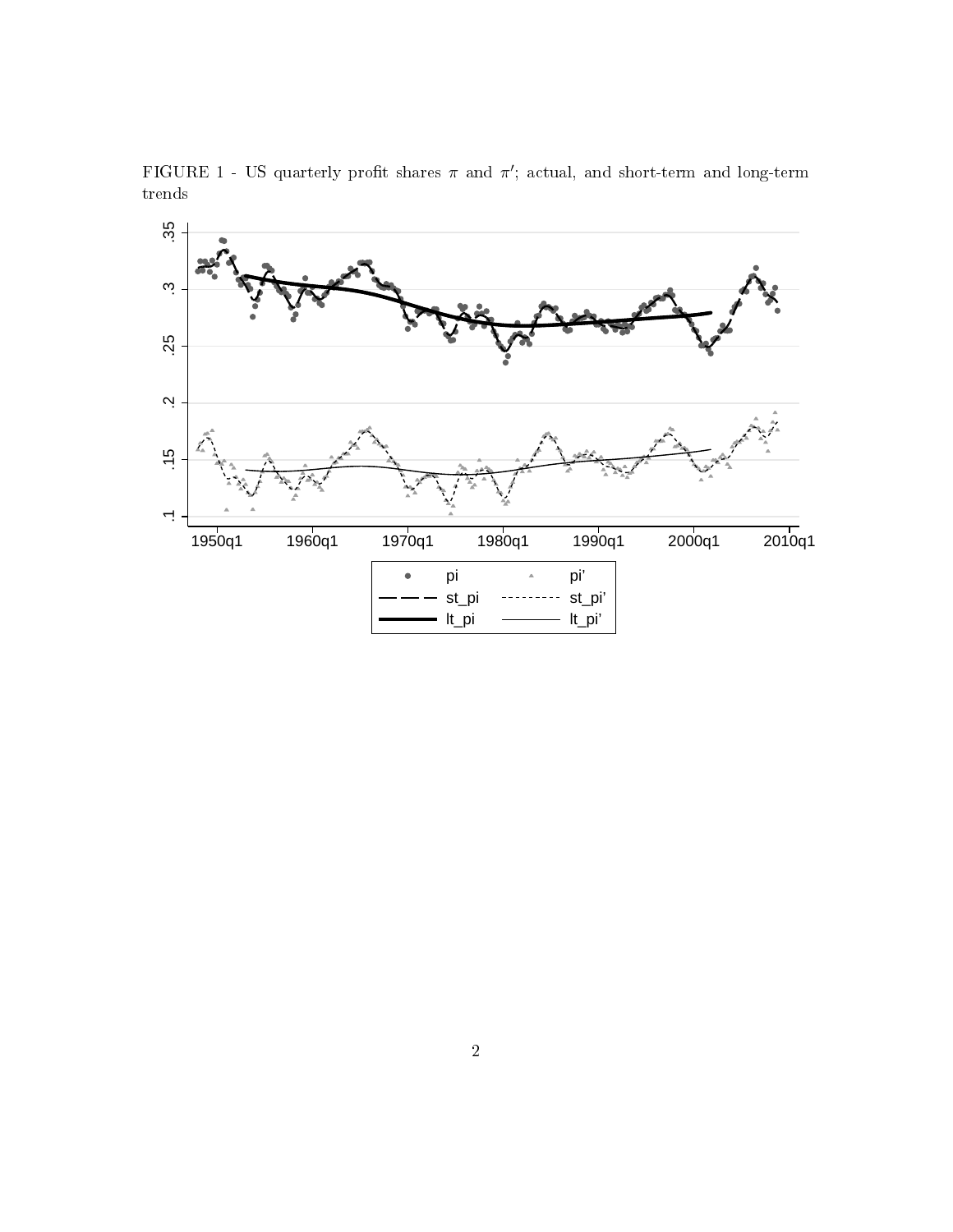FIGURE 2 - US quarterly manufacturing utilization rate  $u$ ; actual, and short-term and long-term trends

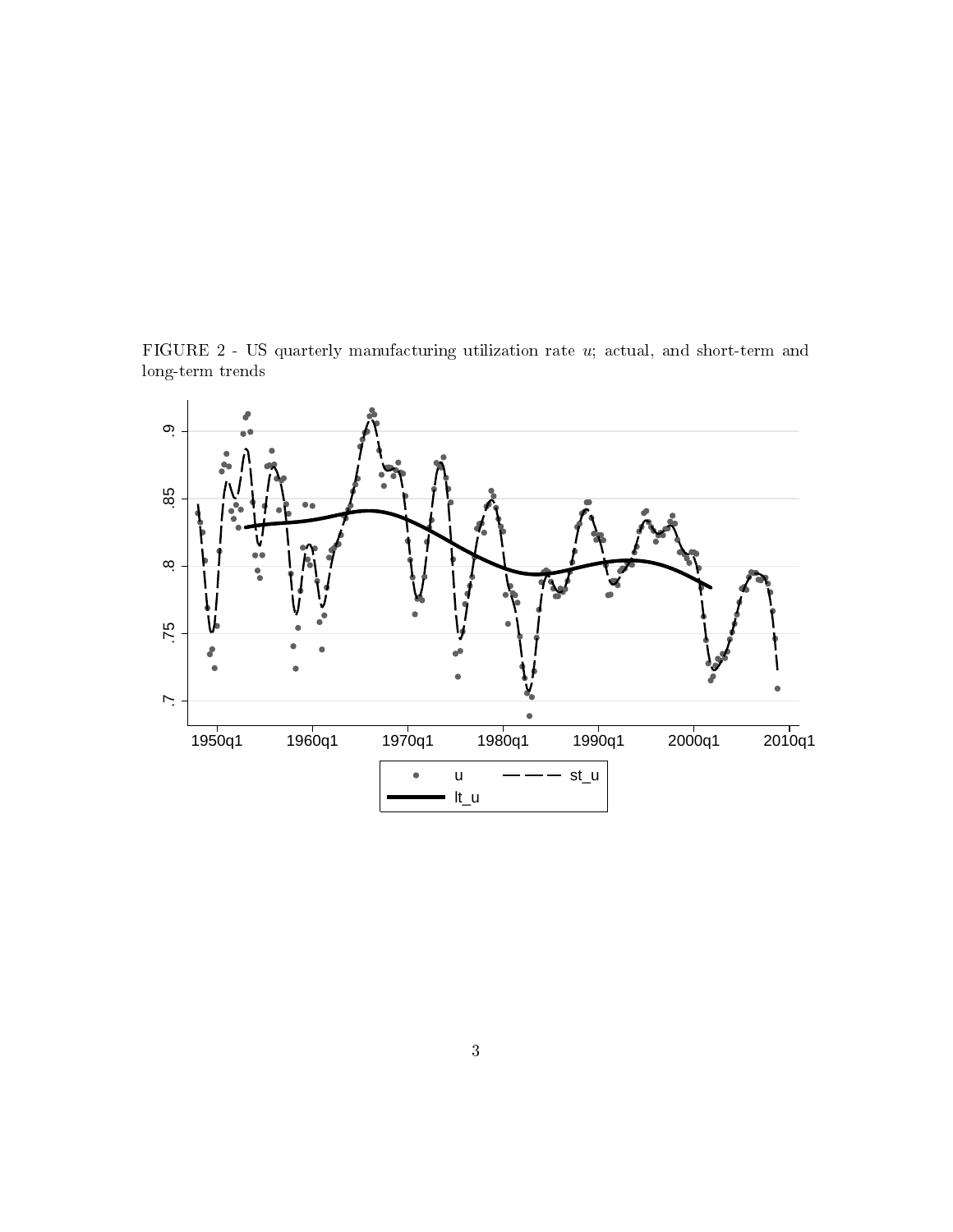

<code>FIGURE 3</code> - Quarterly Fed-based  $\hat{K};$  actual, and short-term and long-term trends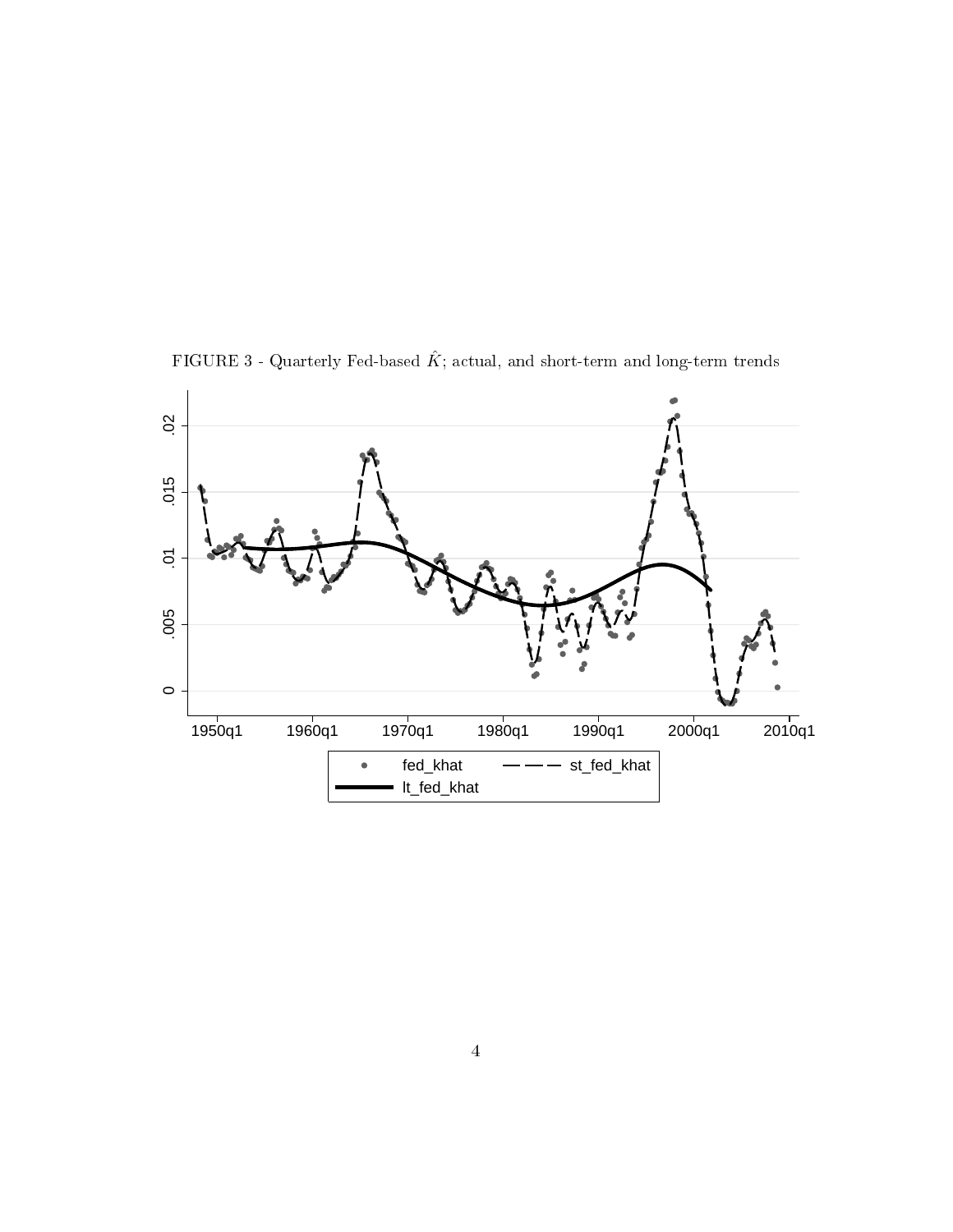

<code>FIGURE 4</code> - Annual Fed-based and BEA-based  $\hat{K};$  actual and long-term trend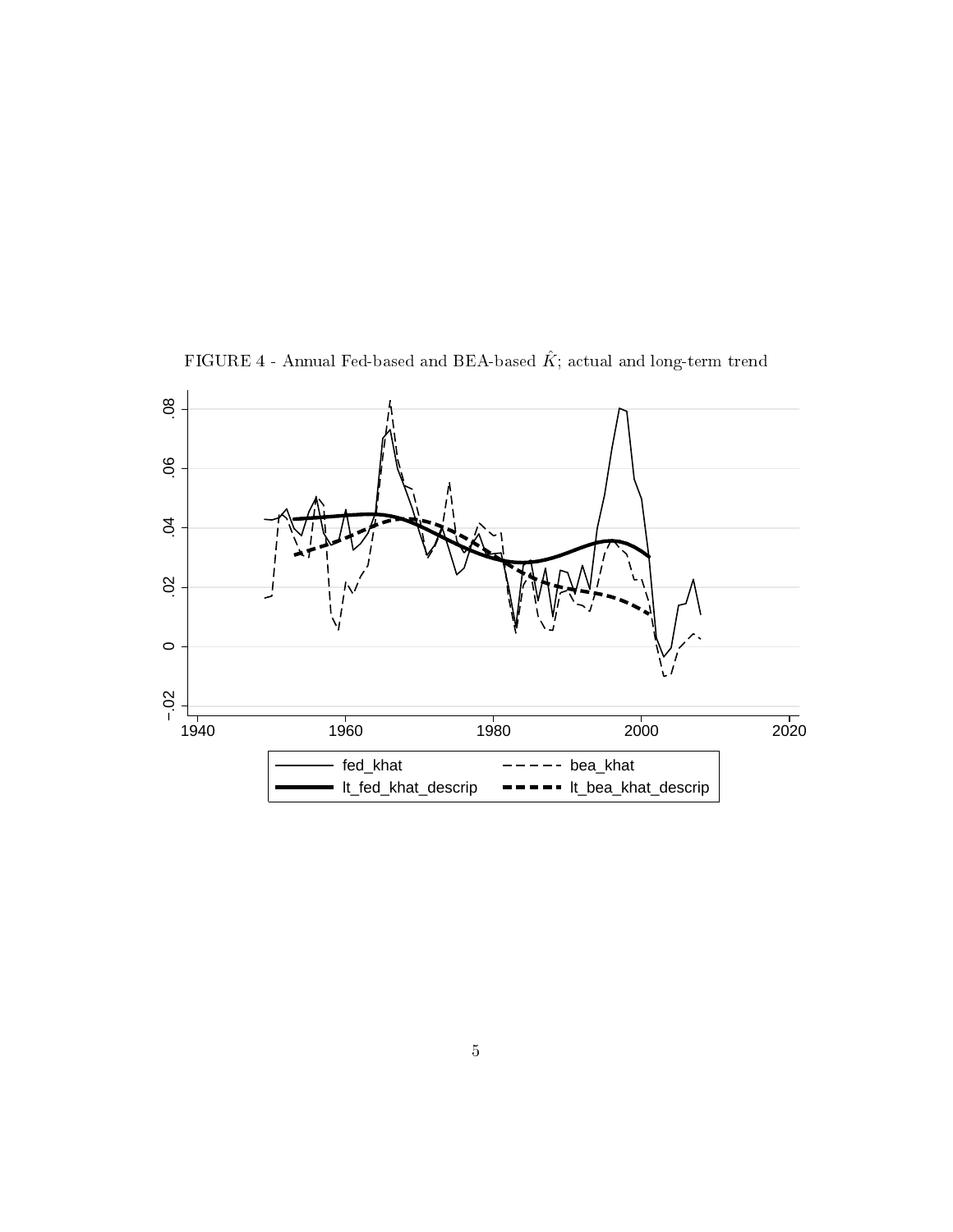

FIGURE 5 - US quarterly employment rate e; actual, and short-term and long-term trends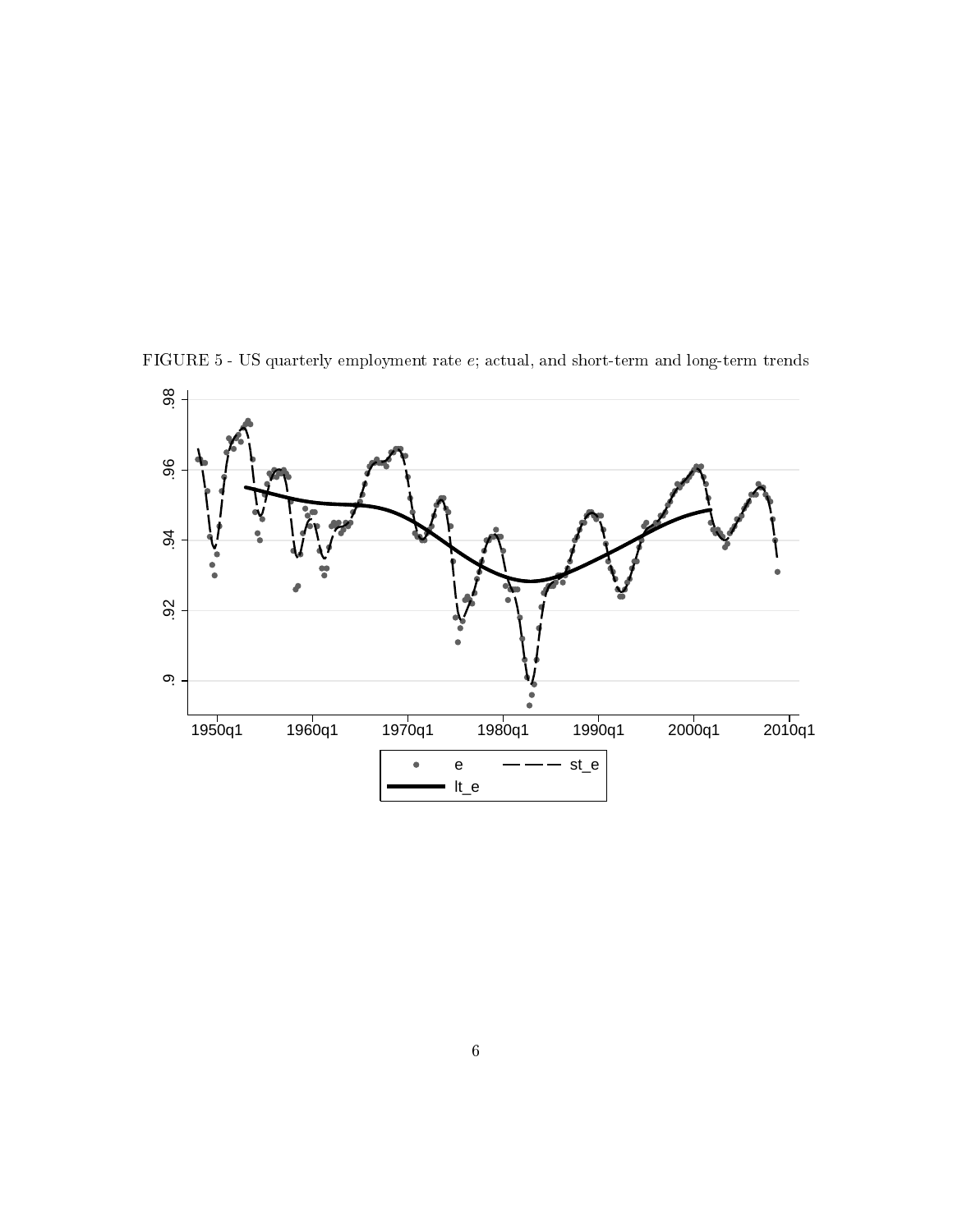FIGURE 6 - Difference between the US mean and long-run trend, for utilization, employment, profit shares, and quarterly accumulation rate

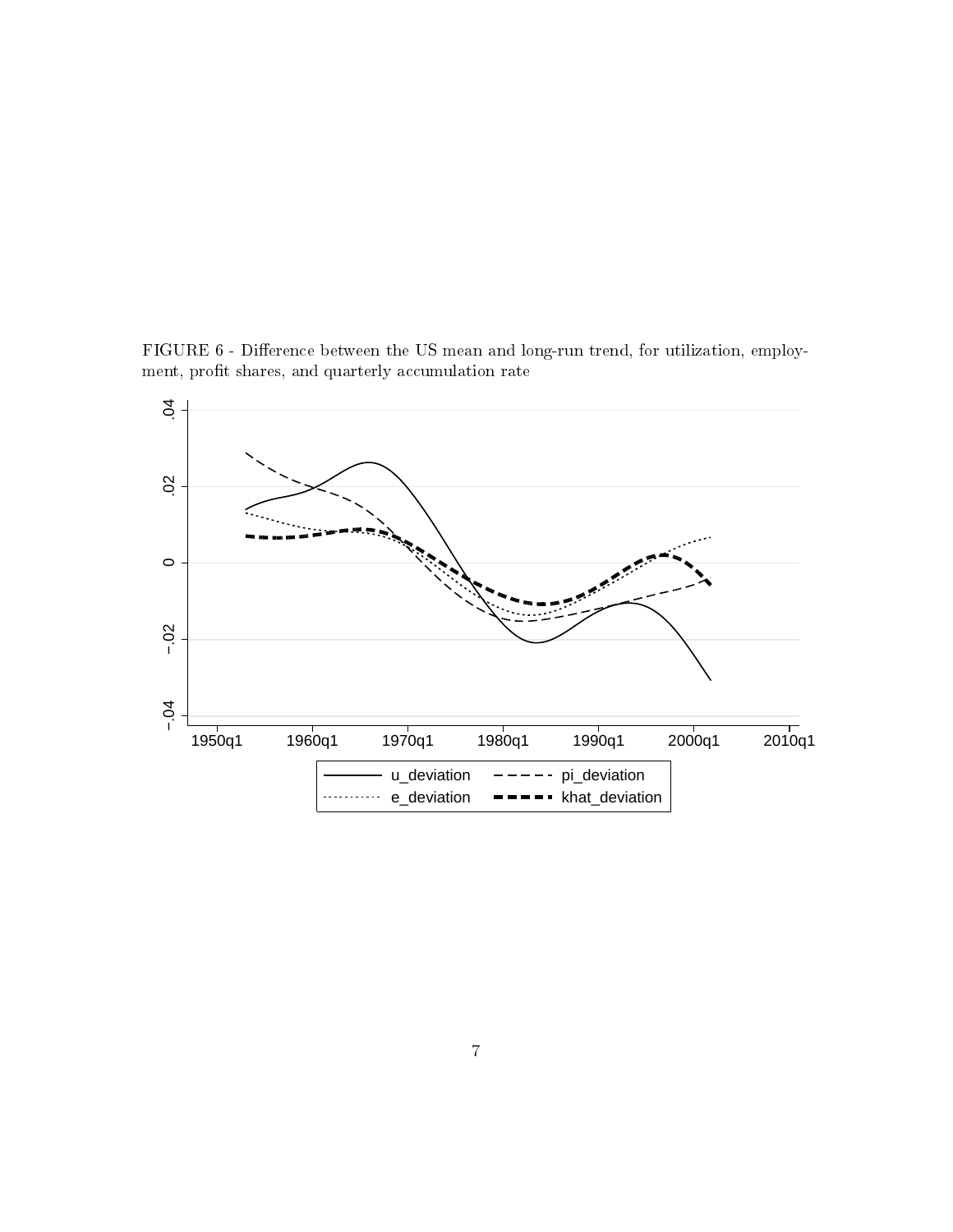

FIGURE 7 - US actual and smoothed  $(e,\pi)\mbox{-plane cycles}$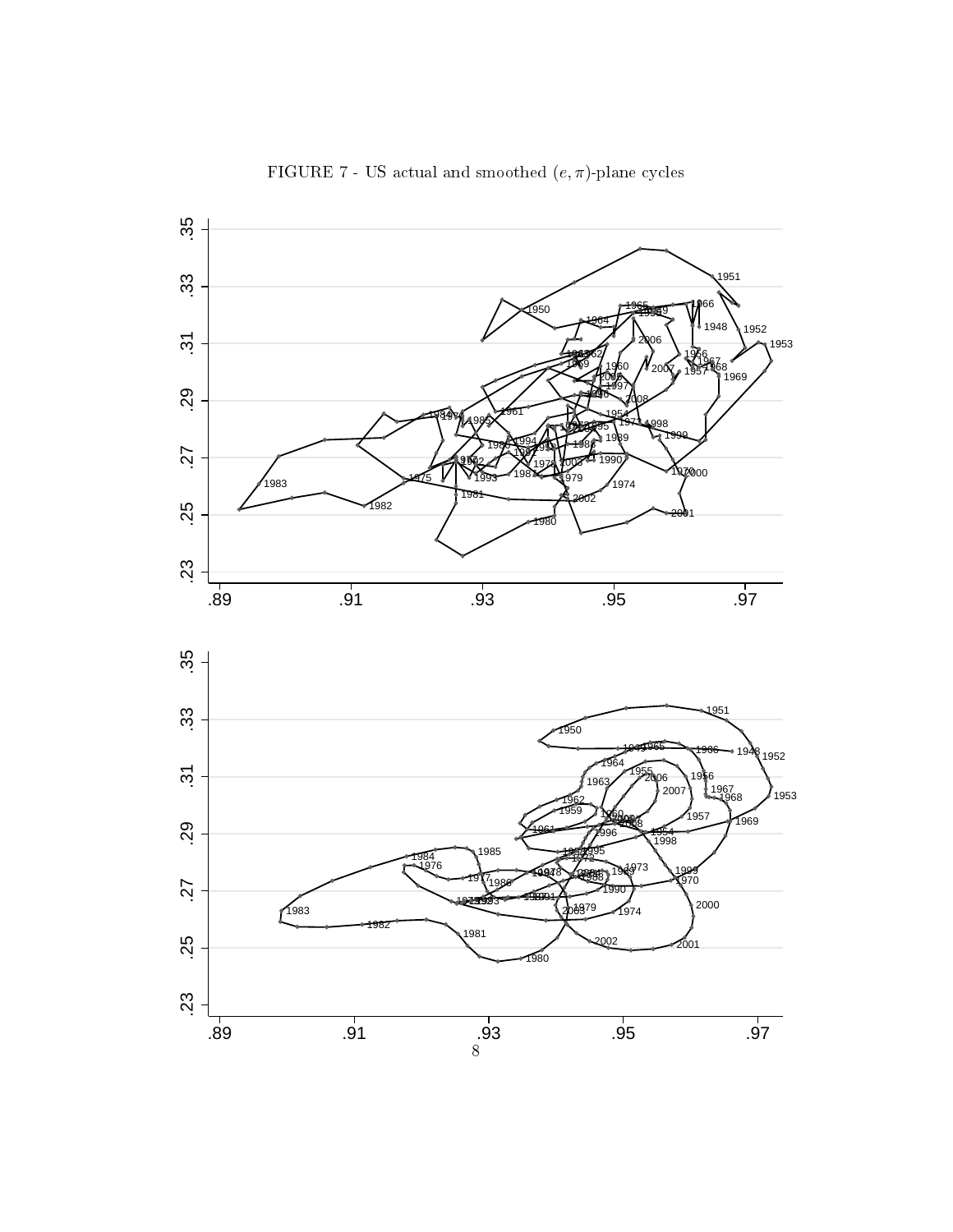

Figure 8 - Deviation of US employment and profit shares from their long term trends in the  $(e, \pi)$ -plane.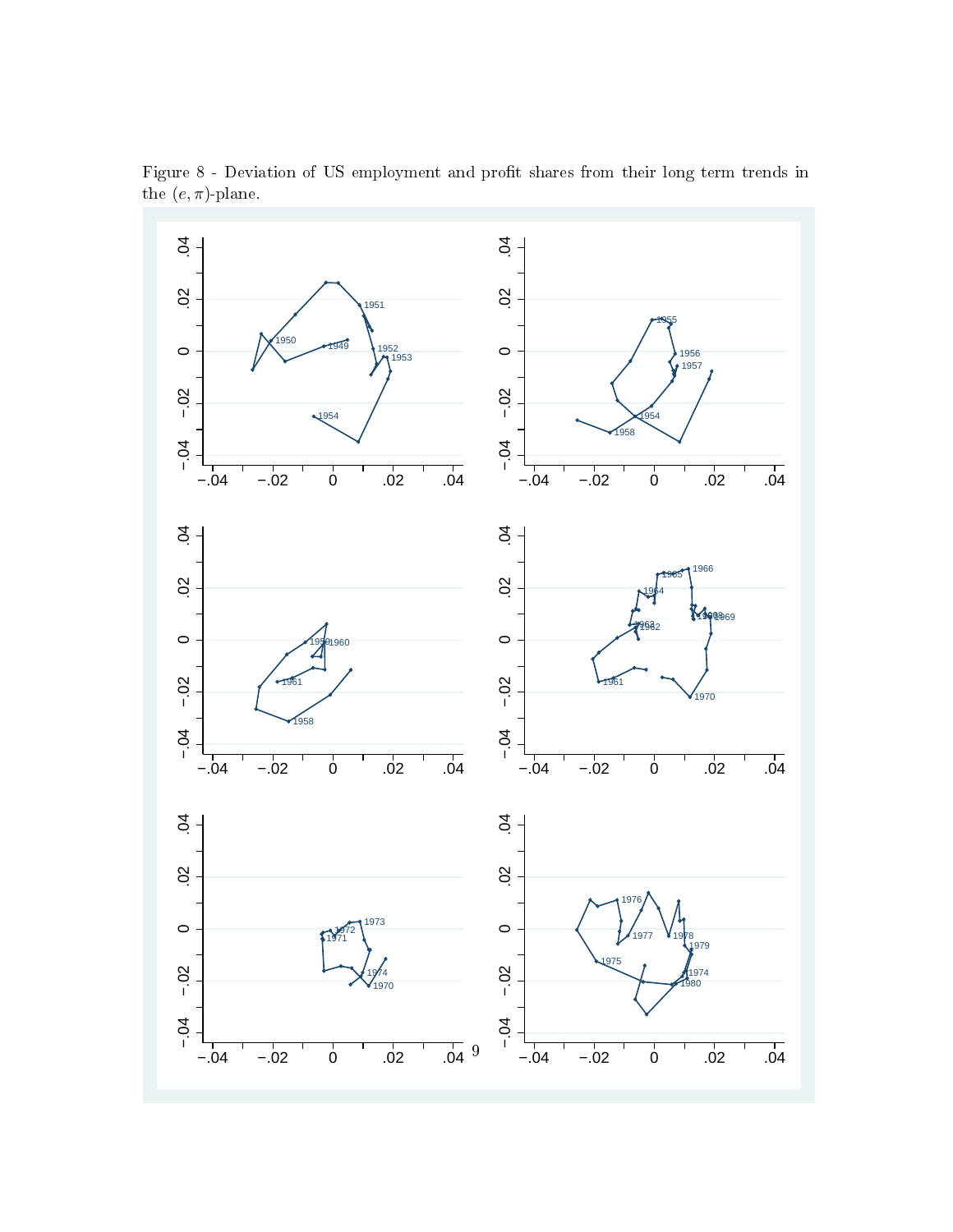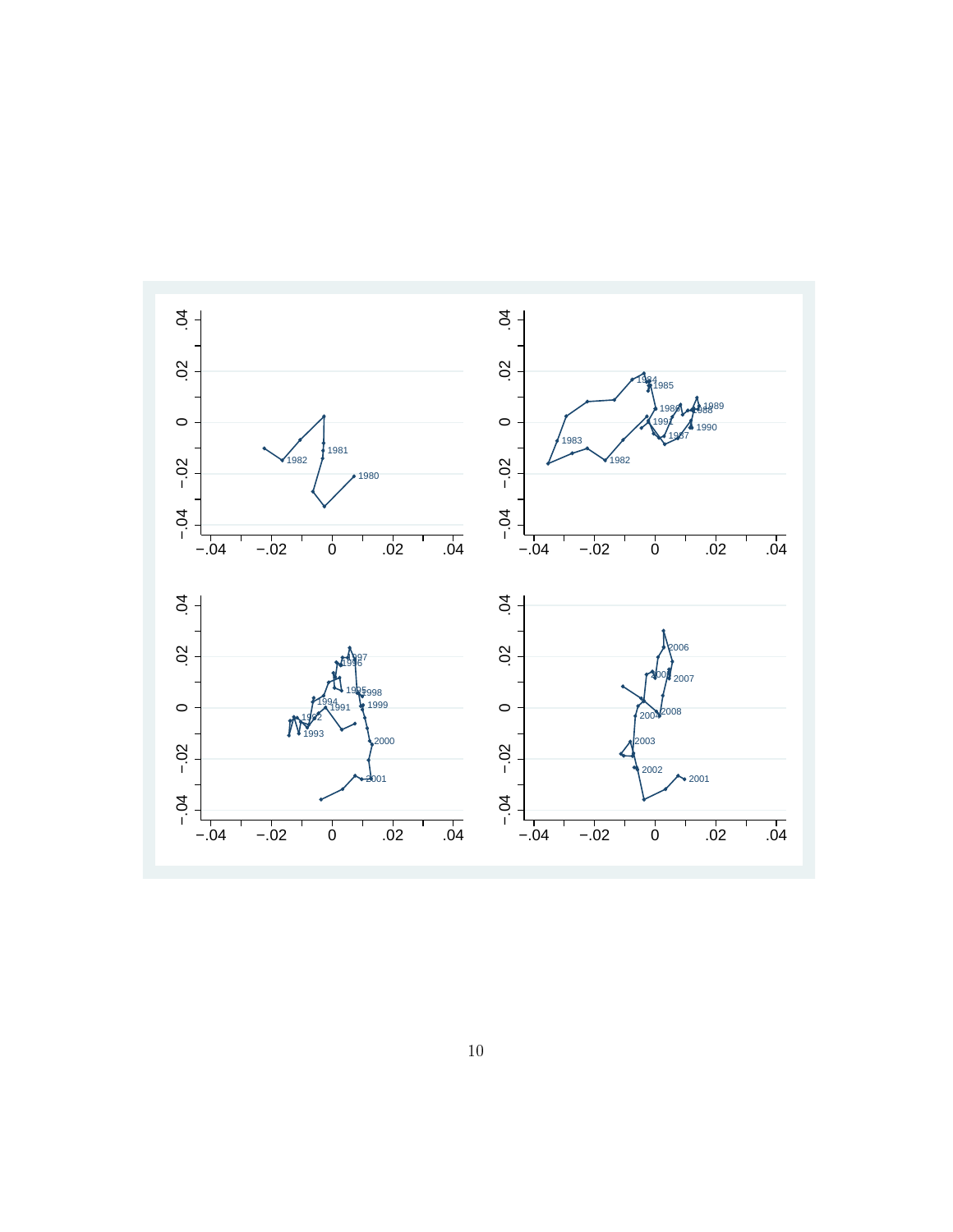

Figure 9 - Deviation of US employment and utilization from their long term trends in the  $(e, u)$ -plane.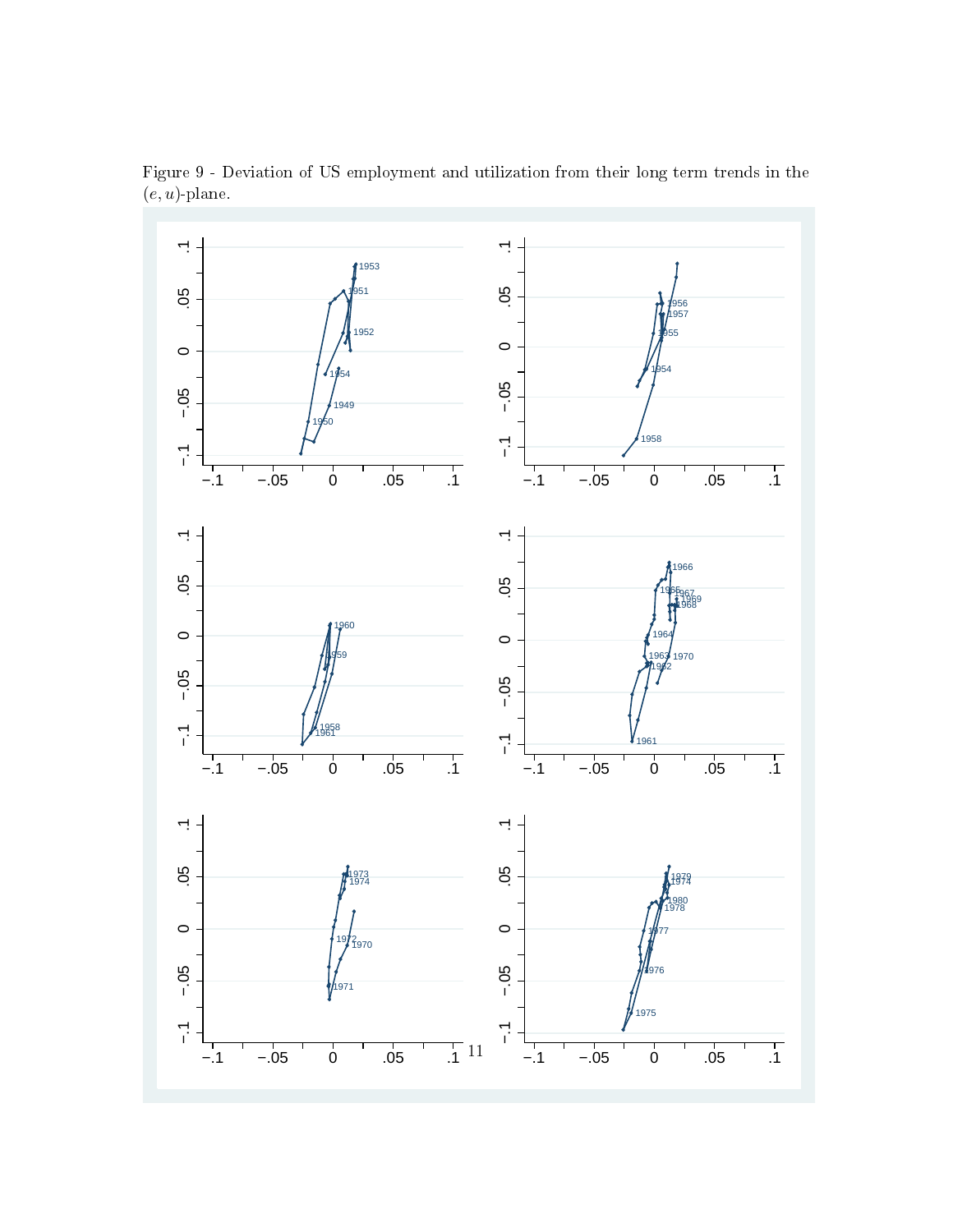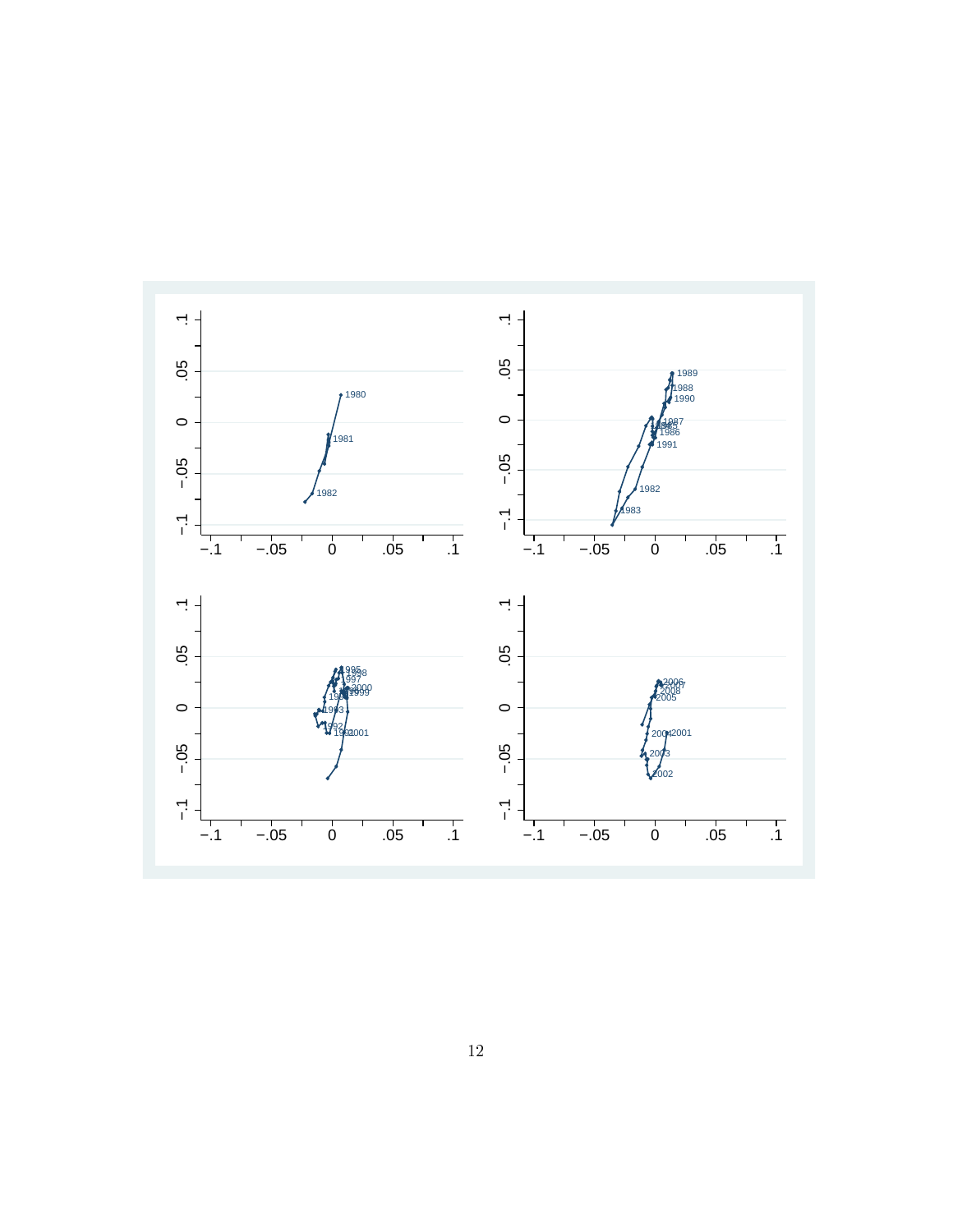

Figure 10 - Deviation of US utilization and profit shares from their long term trends in the  $(u,\pi)\mbox{-plane}.$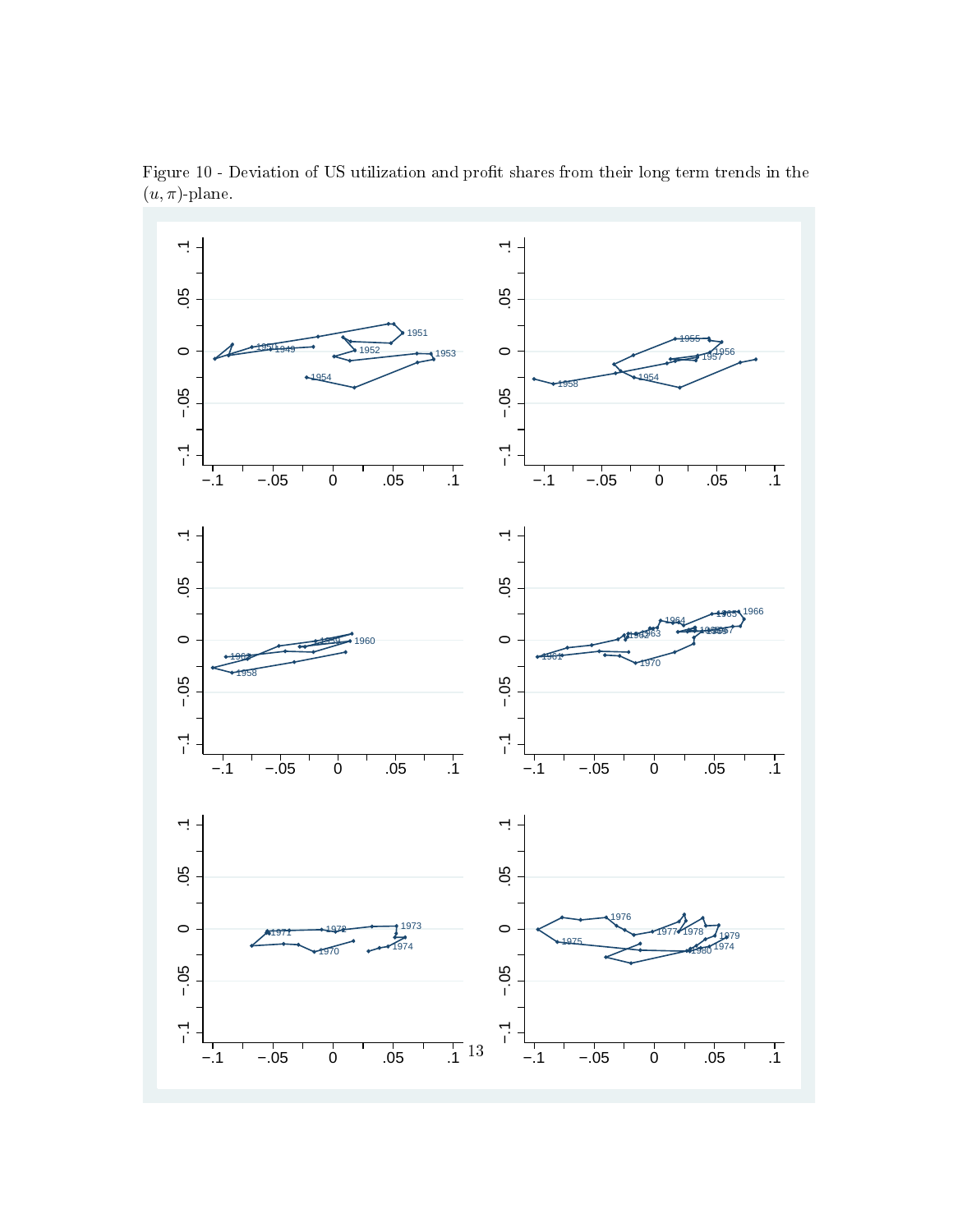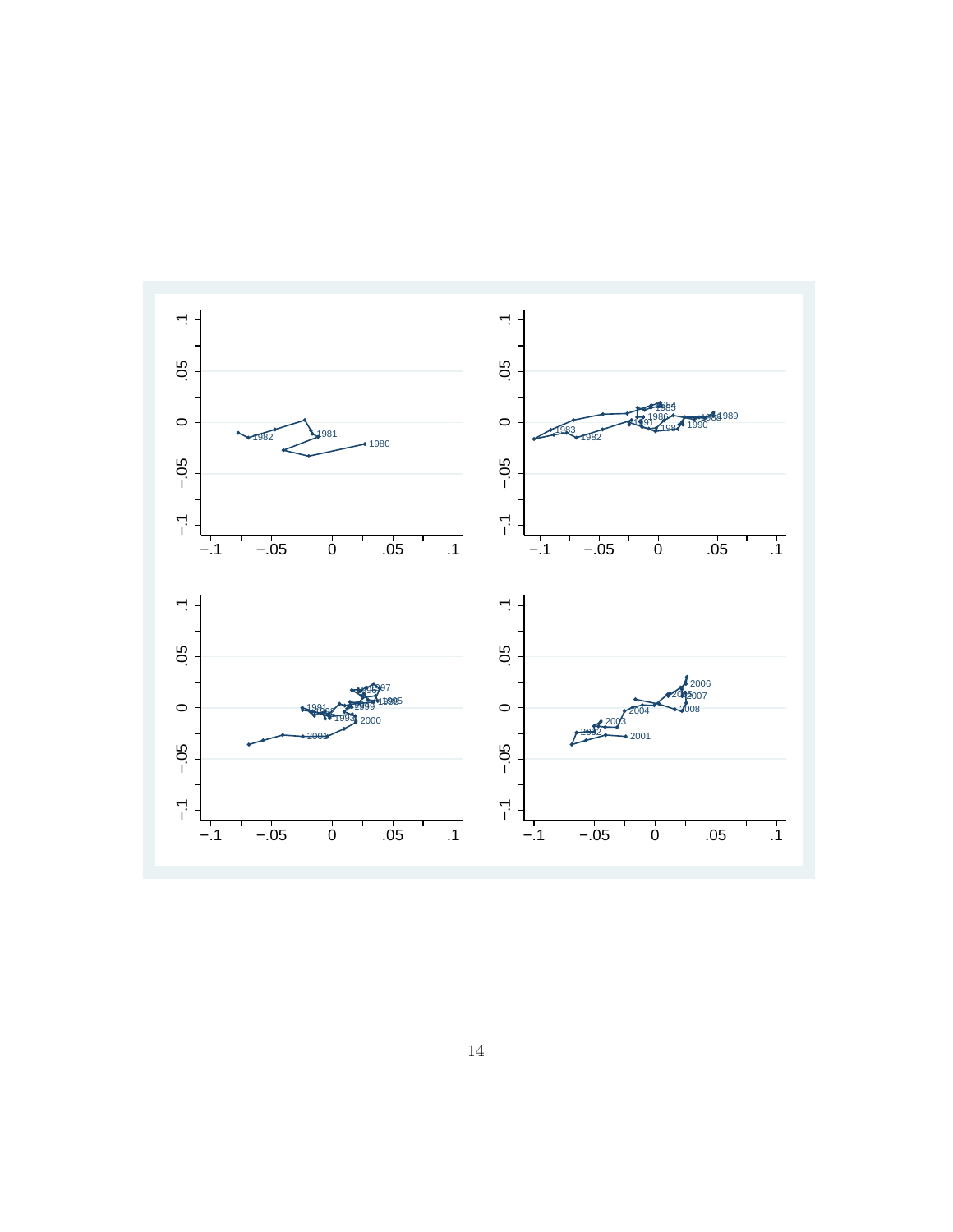

Figure 11 - Smoothed cycles in the  $(e,\hat Y)$  ,  $(\pi,\hat Y)$  , and  $(u,\hat Y)$  -planes.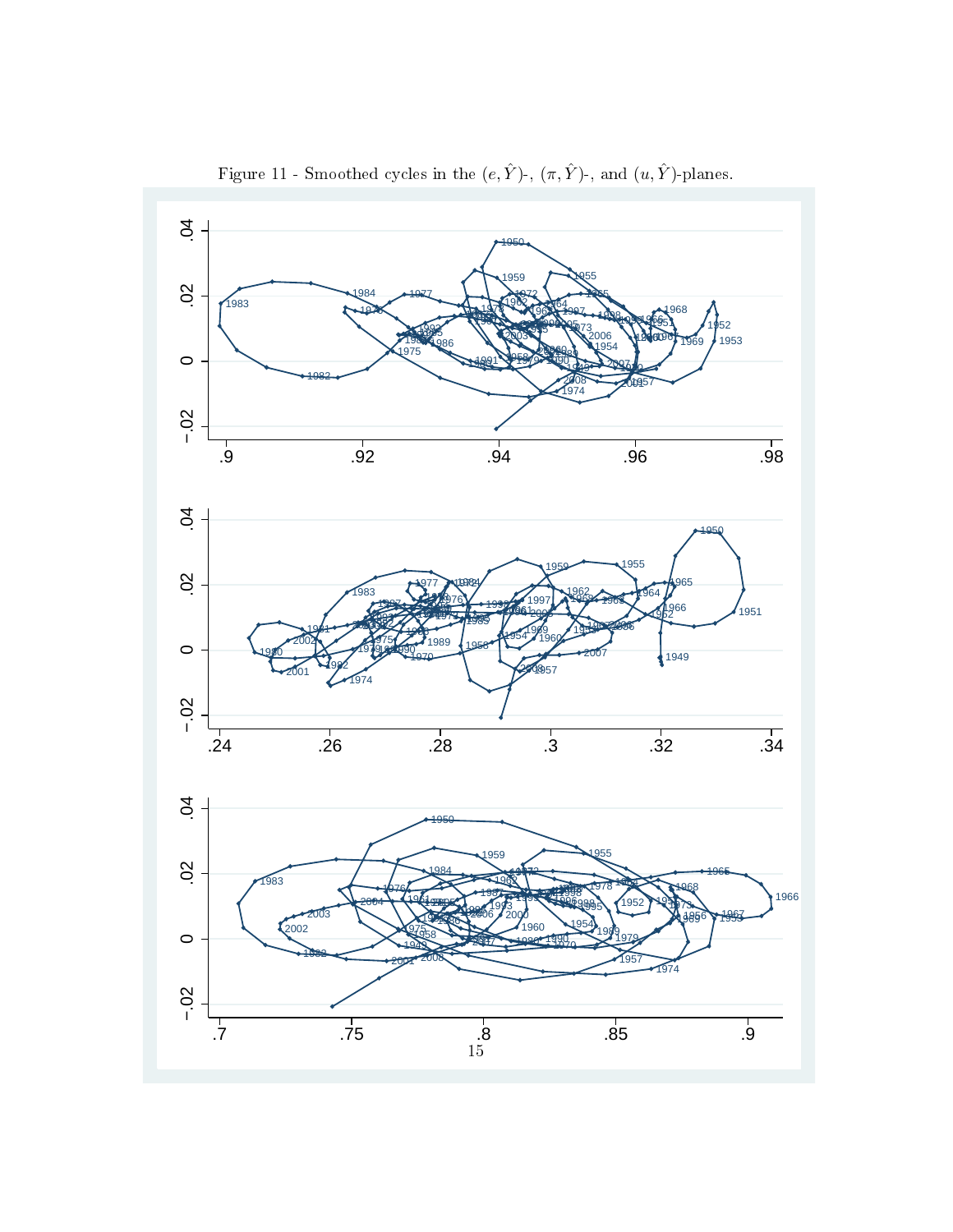

Figure 12 - Smoothed cycles in the  $(e,\hat{K})$  ,  $(\pi,\hat{K})$  , and  $(u,\hat{K})$  -planes.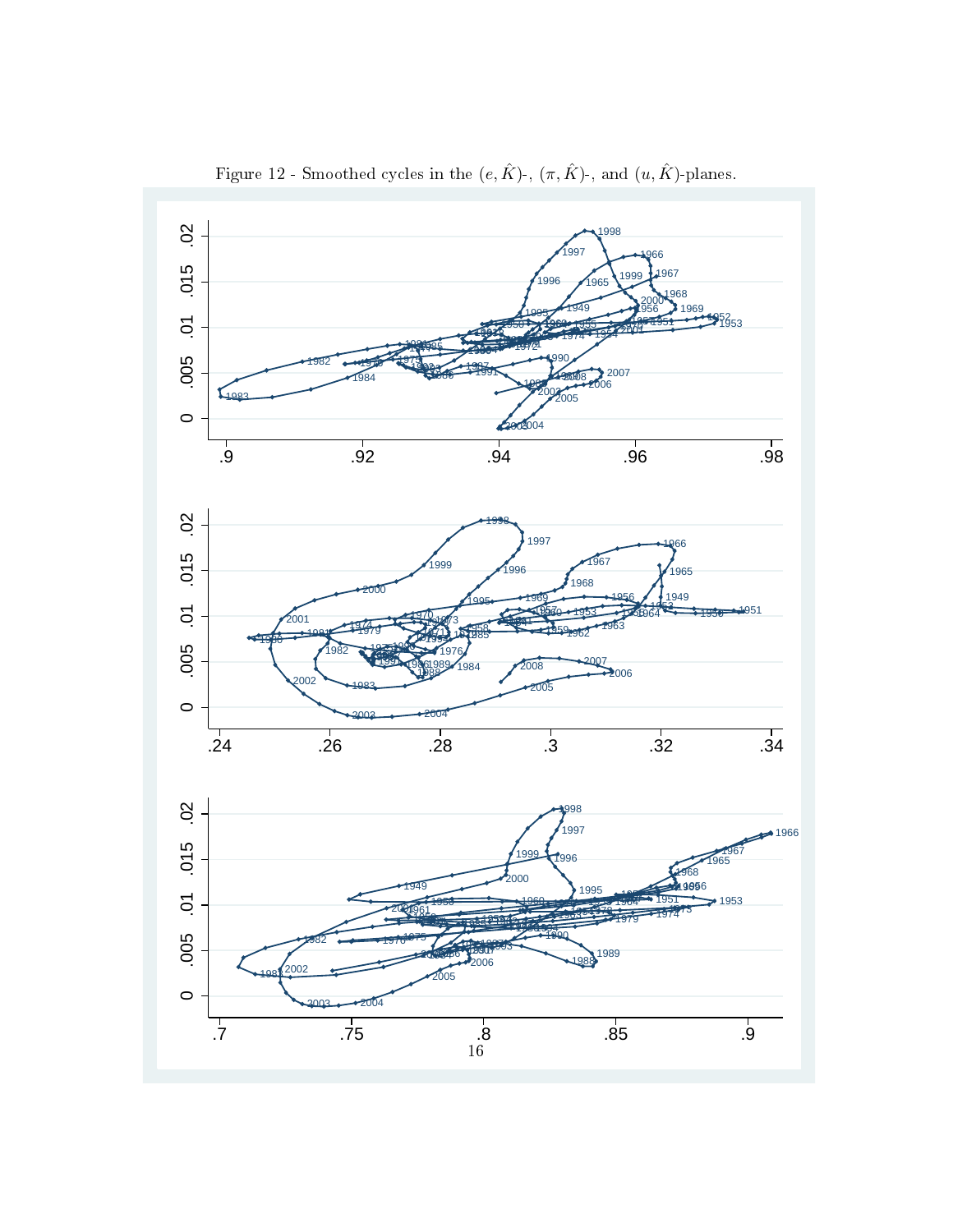

FIGURE 13 - Smoothed cycles in Fed-based  $(u, \pi)$ - and output-based  $(u', \pi)$ -planes.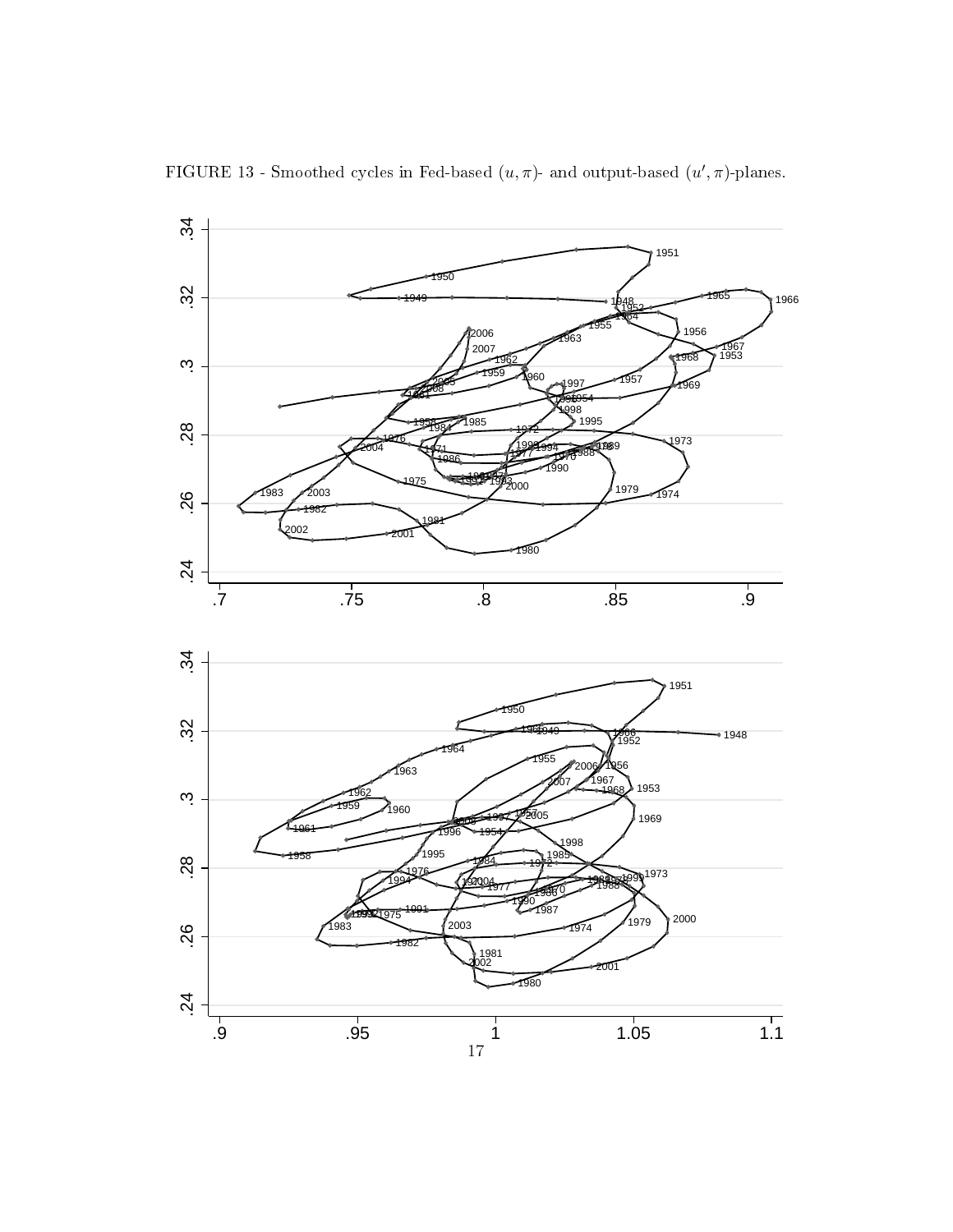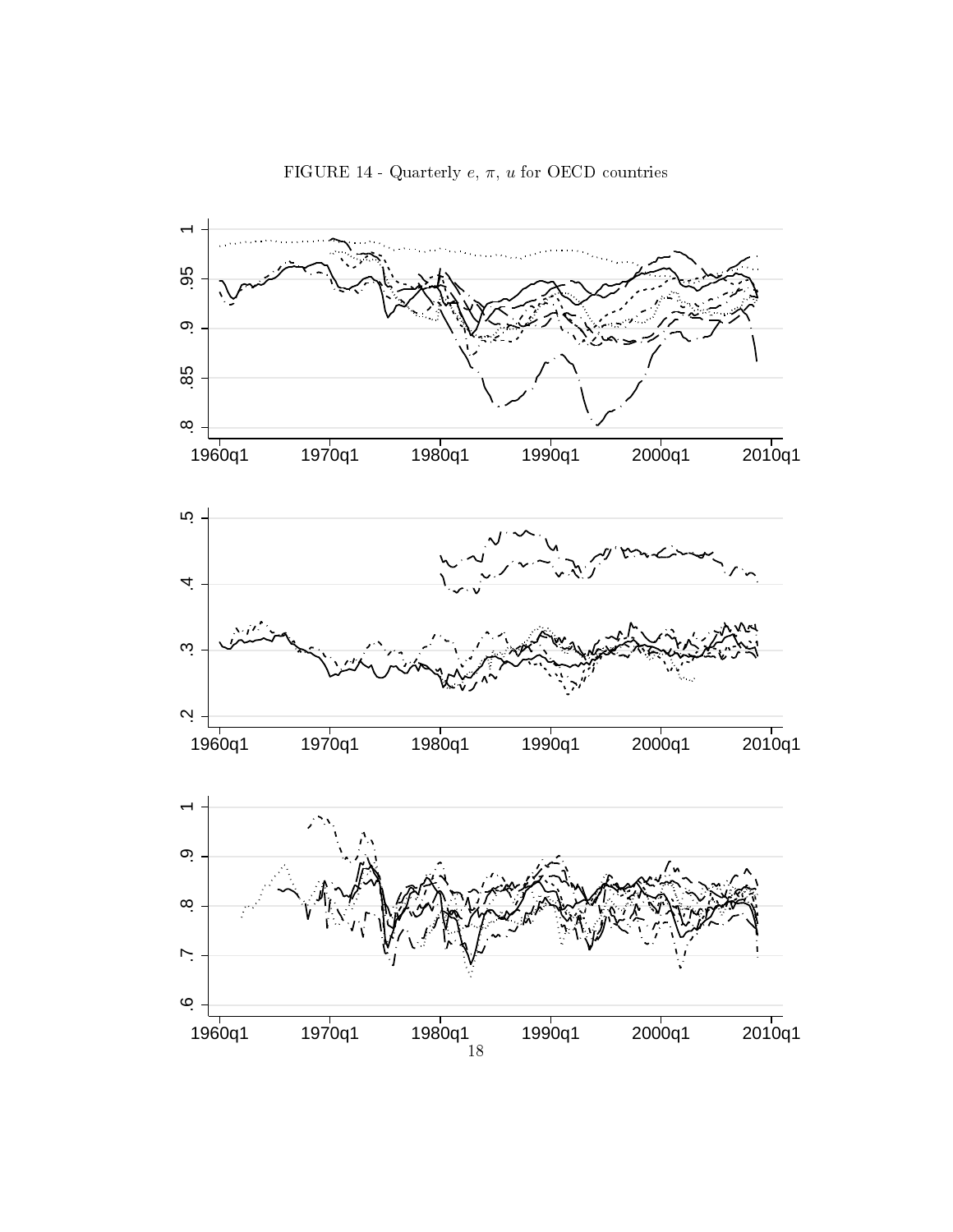

FIGURE 15 - Deviation of utilization and profit shares in France from their long term trends in the  $(u, \pi)$ -plane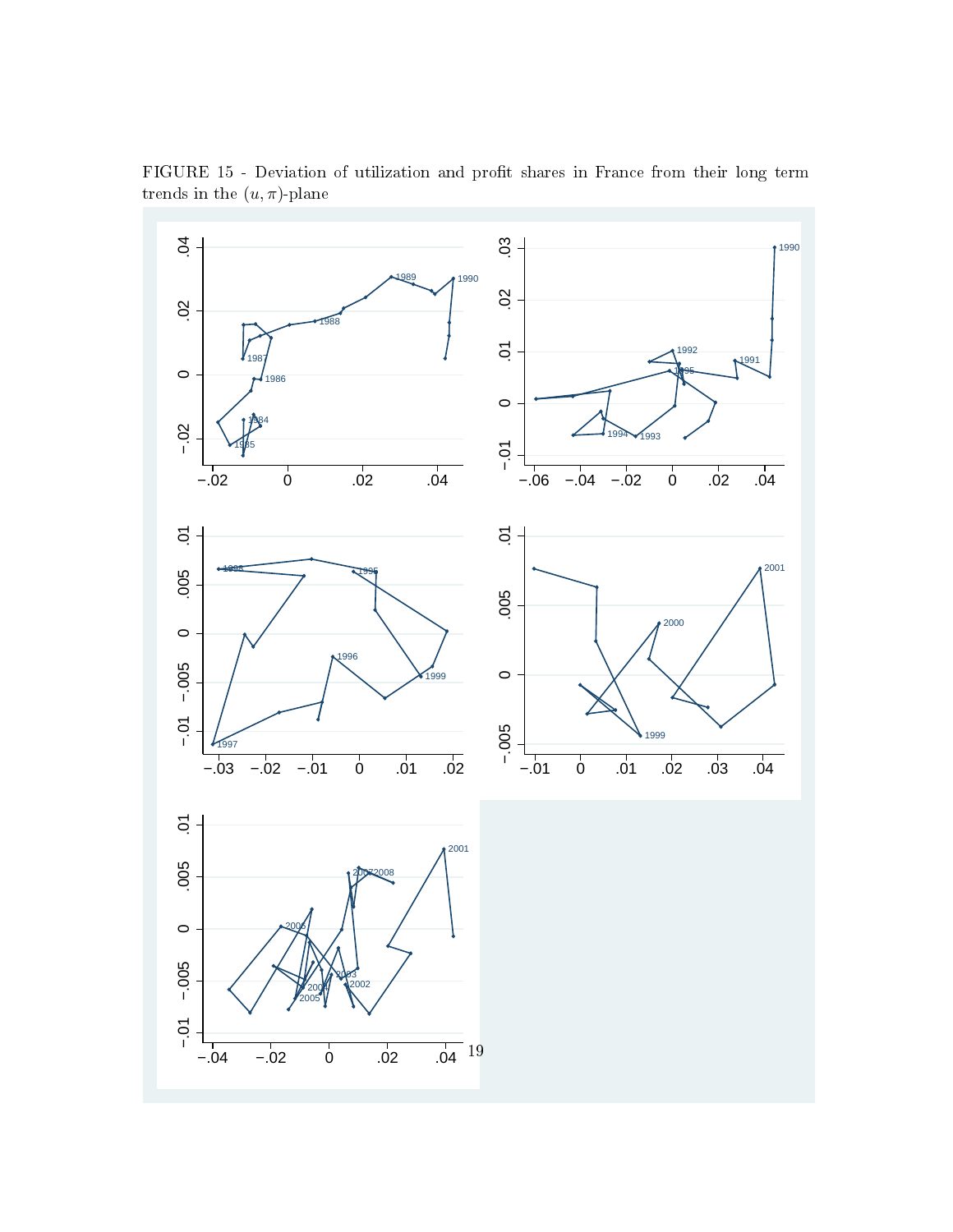

FIGURE 16 - Deviation of employment and profit shares in France from their long term trends in the  $(e, \pi)$ -plane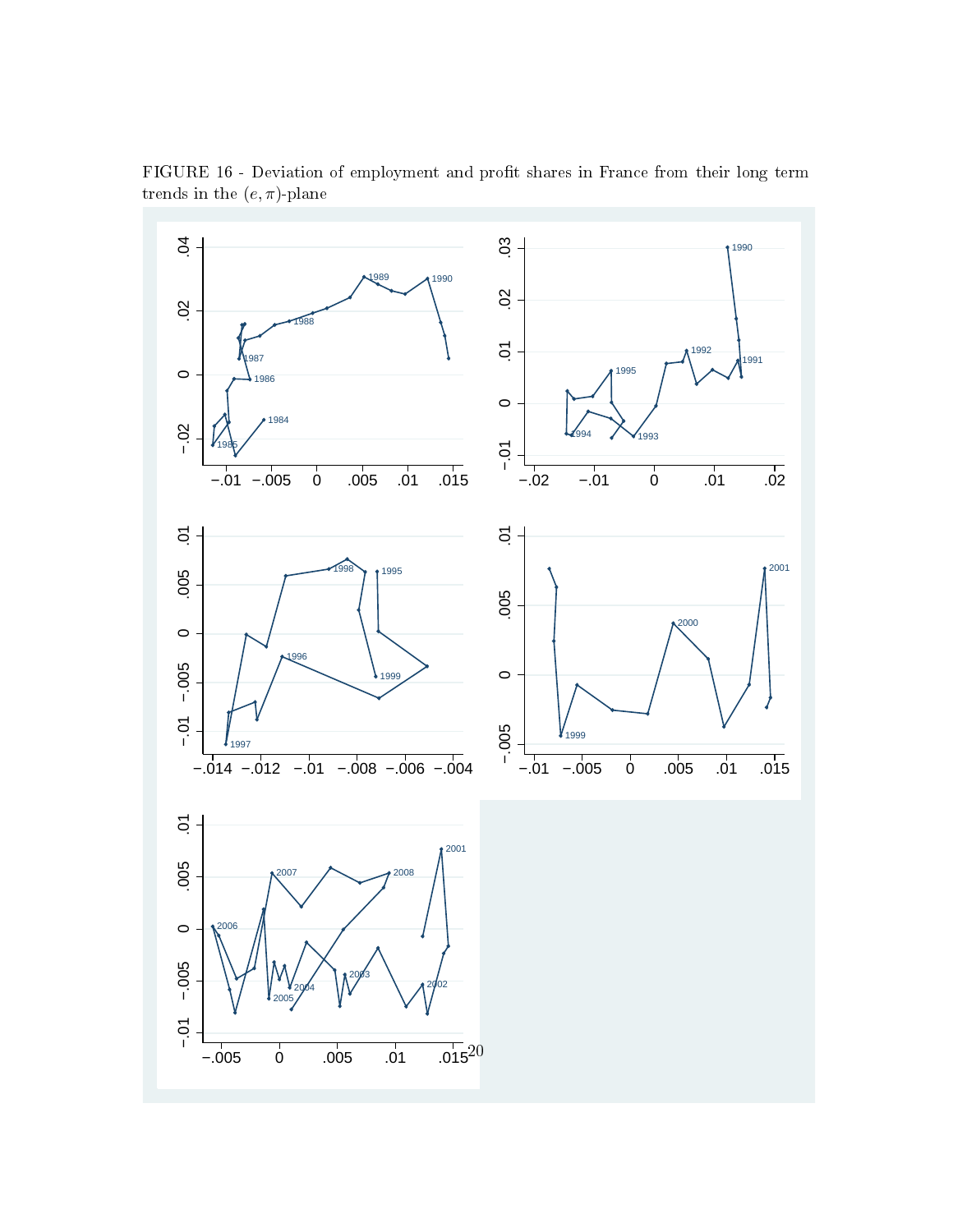

Figure 17 - Deviation of employment and utilization in France from their long term trends in the  $(e, u)$ -plane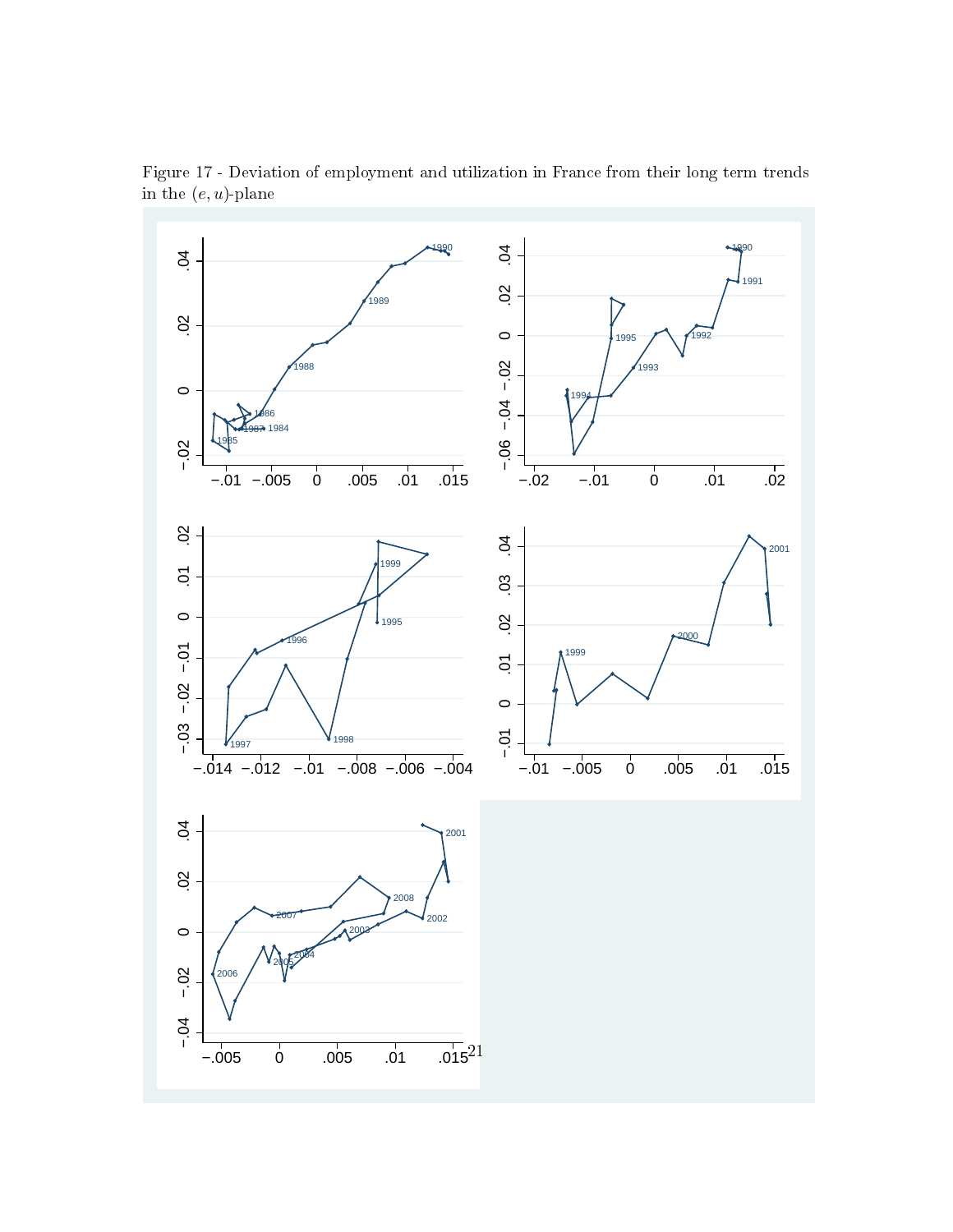

FIGURE 18 - Deviation of utilization and profit shares in Spain from their long term trends in the  $(u,\pi)\mbox{-}\text{plane}$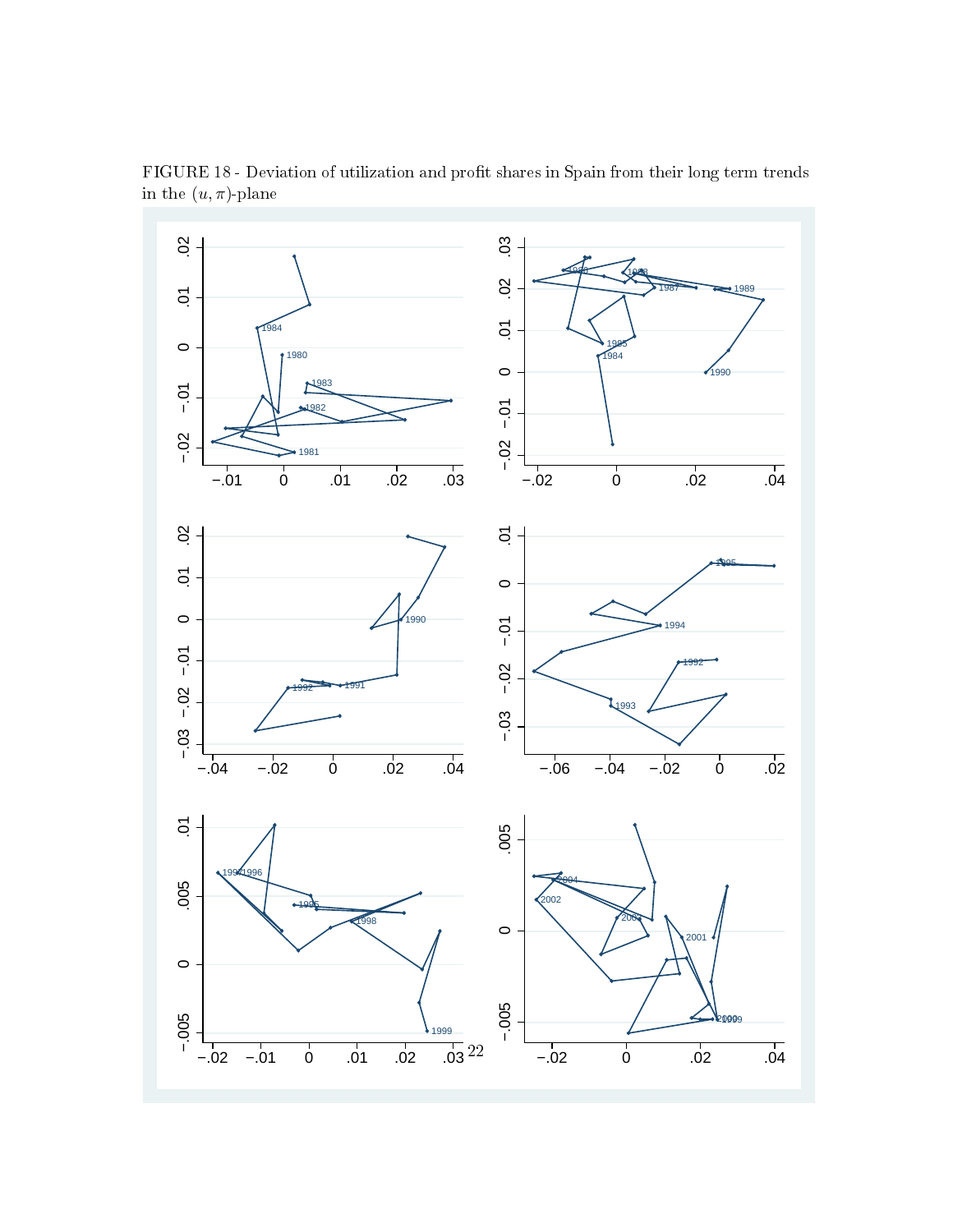

FIGURE 19 - Deviation of employment and profit shares in Spain from their long term trends in the  $(e, \pi)$ -plane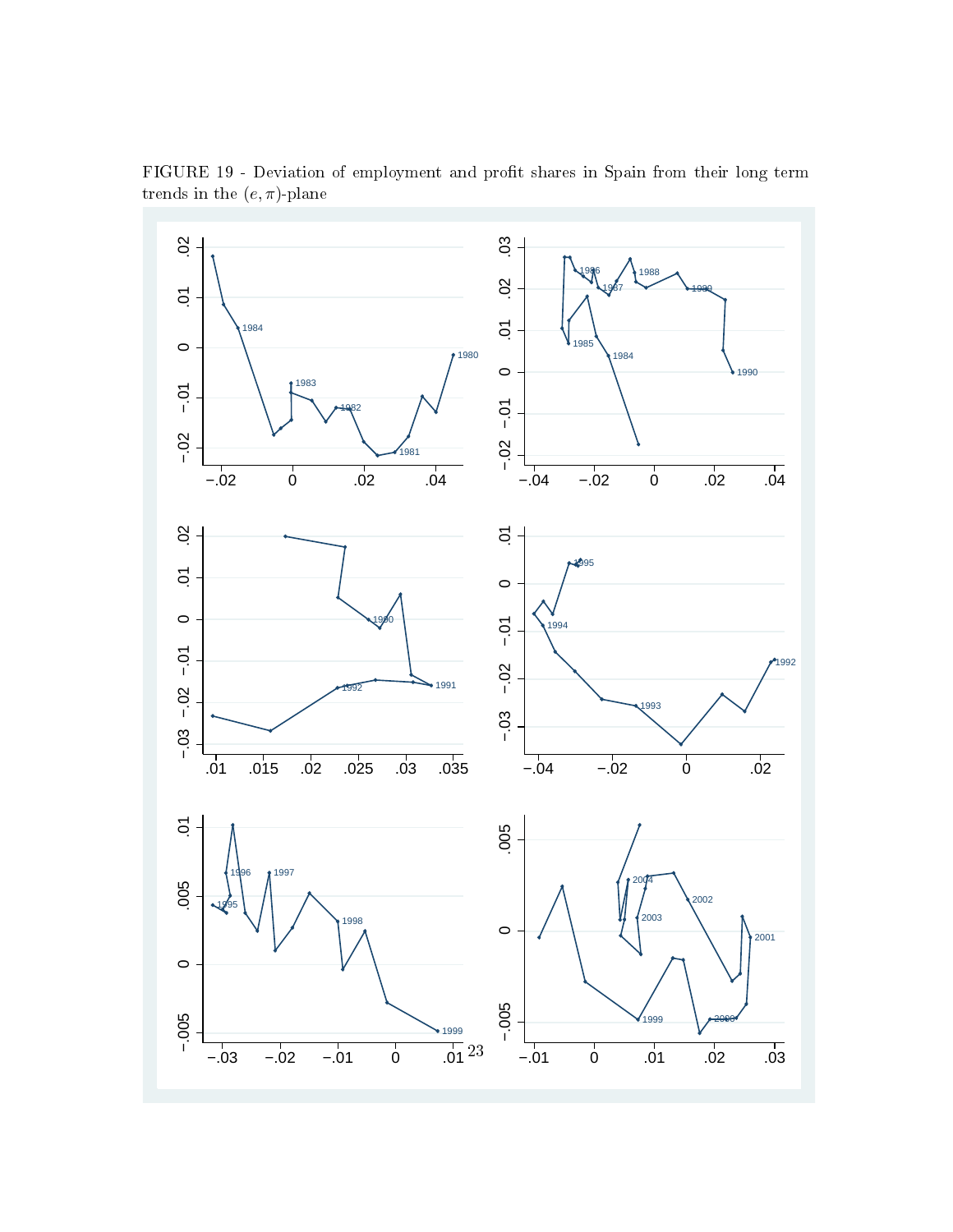

Figure 20 - Deviation of employment and utilization in Spain from their long term trends in the  $(e, u)$ -plane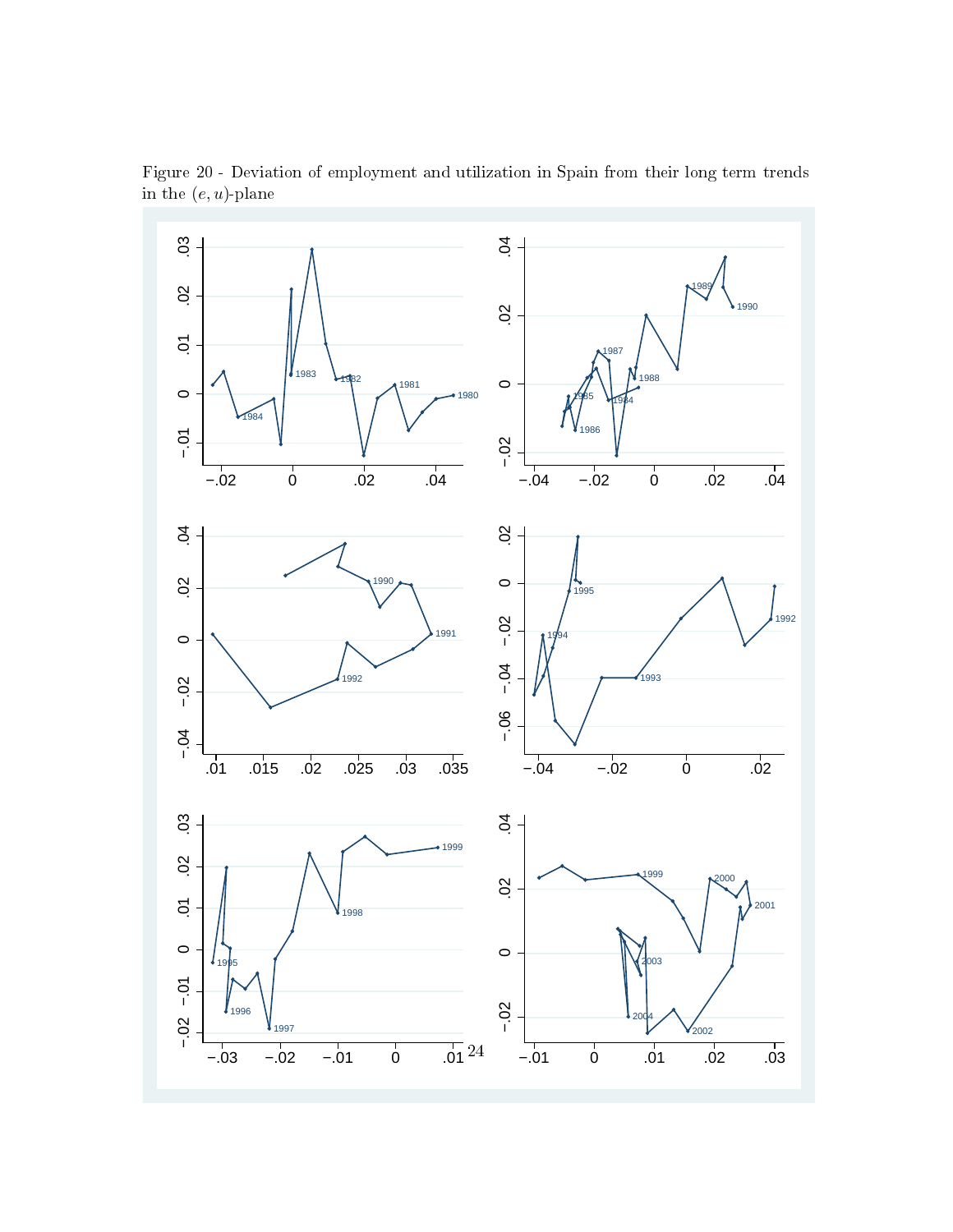

Figure 21 - Deviation of employment and utilization in Japan from their long term trends in the  $(e, u)$ -plane